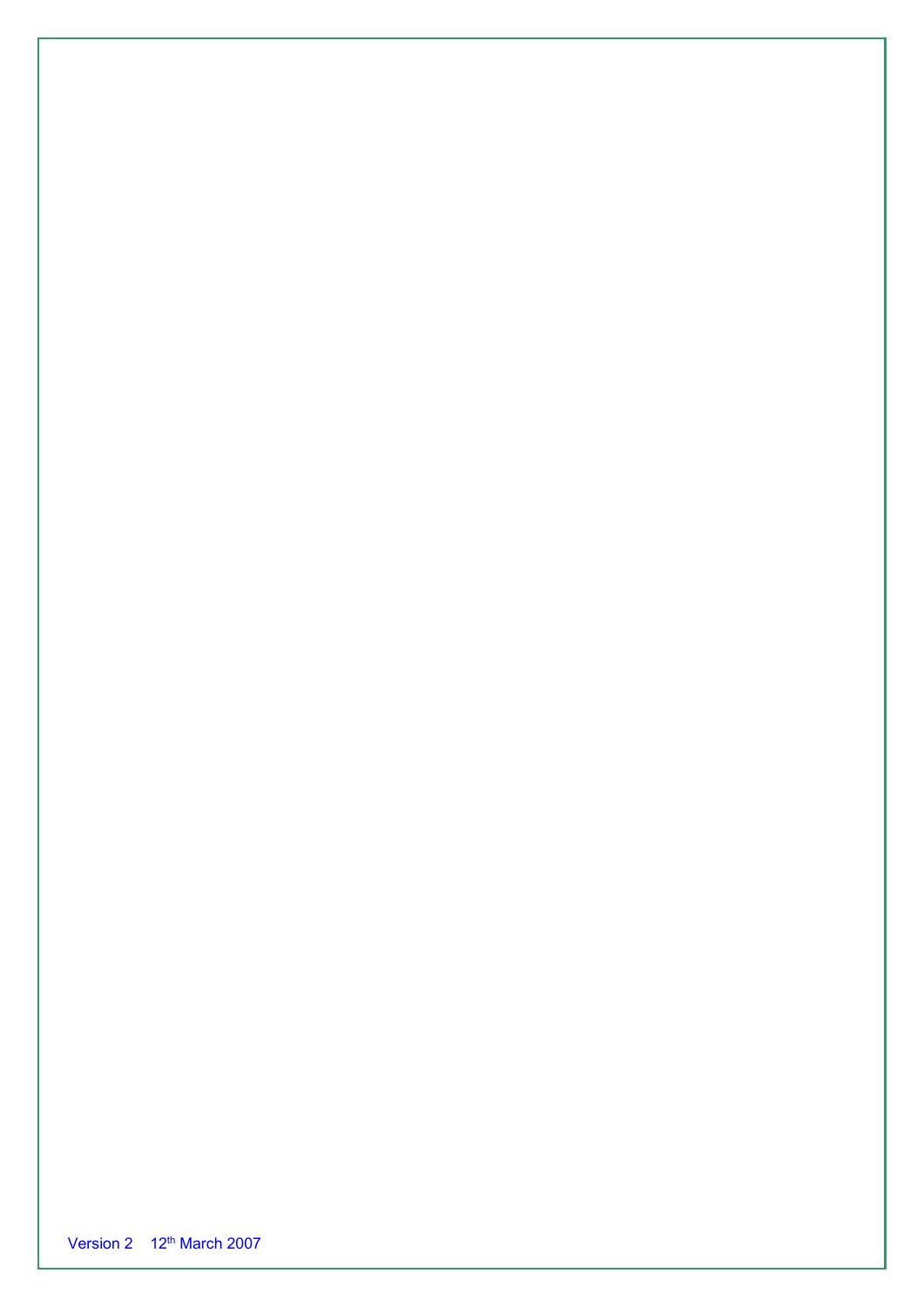## Taunton Deane Borough Council Statement of Principles INDEX

## Part A - Overview

|                                  |                                      | Page |
|----------------------------------|--------------------------------------|------|
|                                  | <b>Introduction</b>                  | 5    |
| 2.                               | <b>Licensing Objectives</b>          | 6    |
| 3.                               | <b>Declaration</b>                   | 6    |
| 4.                               | <b>General Principles</b>            | 6    |
| 5.                               | <b>Responsible Authorities</b>       |      |
| 6.                               | <b>Interested Parties</b>            |      |
| $7_{\scriptscriptstyle{\ddots}}$ | <b>Exchange of Information</b>       | 8    |
| 8.                               | <b>Enforcement</b>                   | 9    |
| 9.                               | <b>Licensing Authority Functions</b> | 10   |
|                                  | 10. Legislation                      | 10   |

## Part B – Premises Licences

|     | 11. General Principles              |                                                                                                                                         | 11                   |
|-----|-------------------------------------|-----------------------------------------------------------------------------------------------------------------------------------------|----------------------|
|     | 11.1                                | <b>Transitional arrangements</b>                                                                                                        | 11                   |
|     | 11.2                                | Location                                                                                                                                | 12                   |
|     | 11.3                                | Duplication with other regulatory regimes                                                                                               | 12                   |
|     | 11.4                                | Preventing gambling from being a source of crime or disorder, being<br>associated with crime or disorder or being used to support crime | 12                   |
|     | 11.5                                | Ensuring that gambling is conducted in a fair and open way                                                                              | 13                   |
|     | 11.6                                | Protecting children and other vulnerable persons from being harmed                                                                      | 13                   |
|     |                                     | or exploited by gambling                                                                                                                |                      |
|     | 11.7                                | <b>Conditions</b>                                                                                                                       | 13                   |
|     | 11.8                                | <b>Door Supervisors</b>                                                                                                                 | 14                   |
|     |                                     | 12. Adult Gaming Centres                                                                                                                | 15                   |
|     |                                     | 13. (Licensed) Family Entertainment Centres                                                                                             | 15                   |
|     | 14. Casinos<br>14.1<br>14.2<br>14.3 | <b>Casinos and competitive bidding</b><br>Licence considerations/conditions<br><b>Betting machines</b>                                  | 16<br>16<br>16<br>16 |
|     | 14.4                                | <b>Credit</b>                                                                                                                           | 16                   |
| 15  | <b>Bingo premises</b>               |                                                                                                                                         | 17                   |
| 16  | <b>Betting Premises</b><br>16.1     | <b>Betting machines</b>                                                                                                                 | 17<br>17             |
| 17  | <b>Tracks</b>                       |                                                                                                                                         | 18                   |
| 18. | <b>Travelling Fairs</b>             |                                                                                                                                         | 19                   |
|     |                                     | 19. Provisional Statements                                                                                                              | 20                   |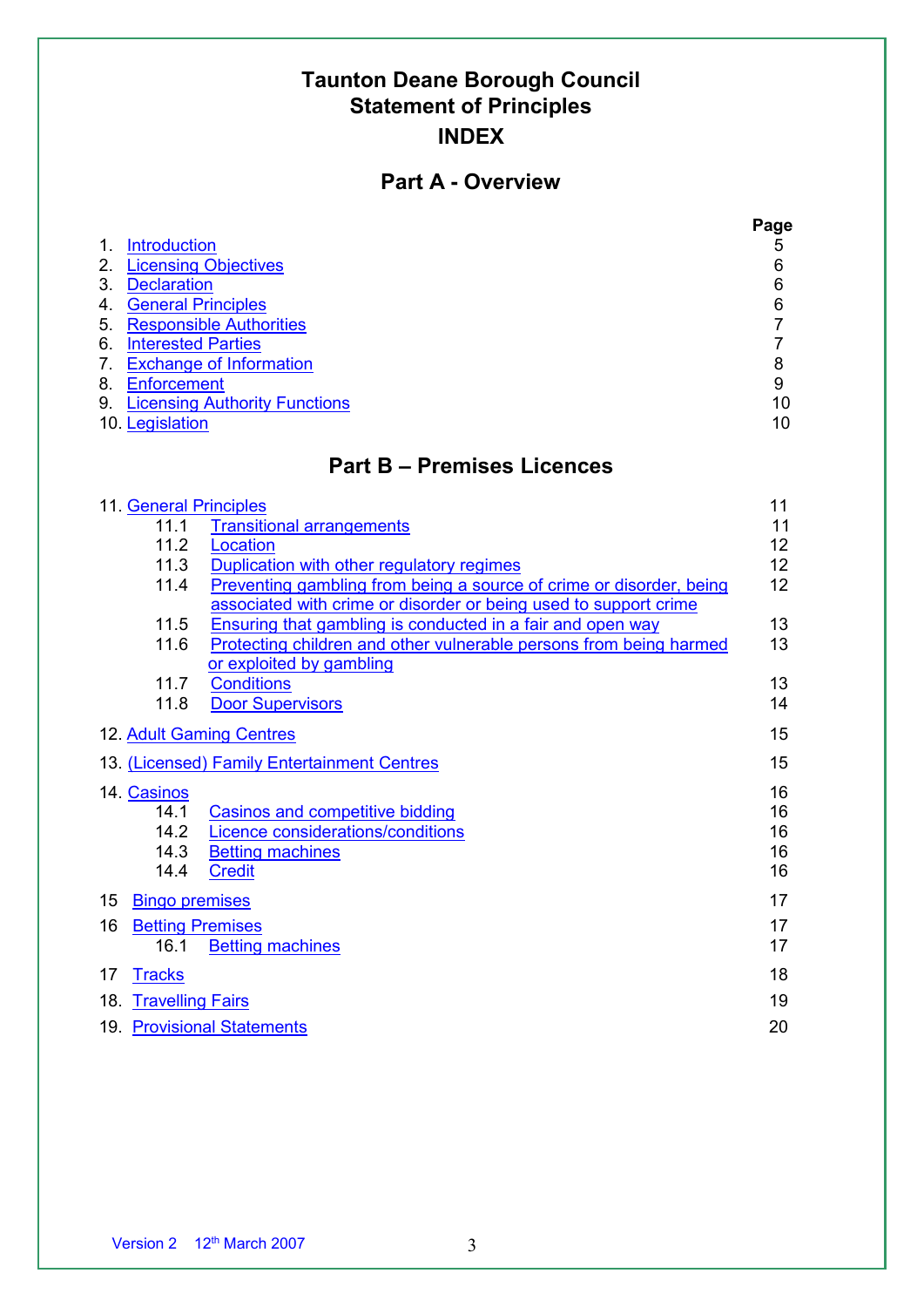## Part C - Permits/Temporary & Occasional Use Notices

| 20. Unlicensed Family Entertainment Centre gaming machine permits (Statement of<br><b>Principles on Permits)</b> | 21  |
|------------------------------------------------------------------------------------------------------------------|-----|
| 21. (Alcohol) Licensed premises gaming machine permits                                                           | 22  |
| 22. Prize Gaming Permits - (Statement of Principles on Permits)                                                  | 22. |
| 23. Club Gaming and Club Machines Permits                                                                        | 23  |
| 24. Temporary Use Notices                                                                                        | 24  |
| <b>25. Occasional Use Notices</b>                                                                                | 24  |

## Part D – Decision making, complaints and reviews

|                         | 26. Decision Making                                                                      |          |
|-------------------------|------------------------------------------------------------------------------------------|----------|
|                         | 26.1 Committee Terms of Reference<br>26.2 Allocation of Decision Making Responsibilities | 25<br>25 |
|                         | 27. Complaints against Licensed Premises                                                 | 25       |
| 28 Reviews              |                                                                                          | 25       |
| 29. Further Information |                                                                                          | 26       |
|                         |                                                                                          |          |
|                         | <b>Appendix A – Responsible Authorities details</b>                                      | 27       |
|                         | <b>Appendix B – Table of Delegations of Licensing Functions</b>                          | 28       |
|                         | <b>Appendix C - Glossary of terms</b>                                                    | 29       |
|                         | Appendix D – Map of Taunton Deane Borough Council area                                   | 30       |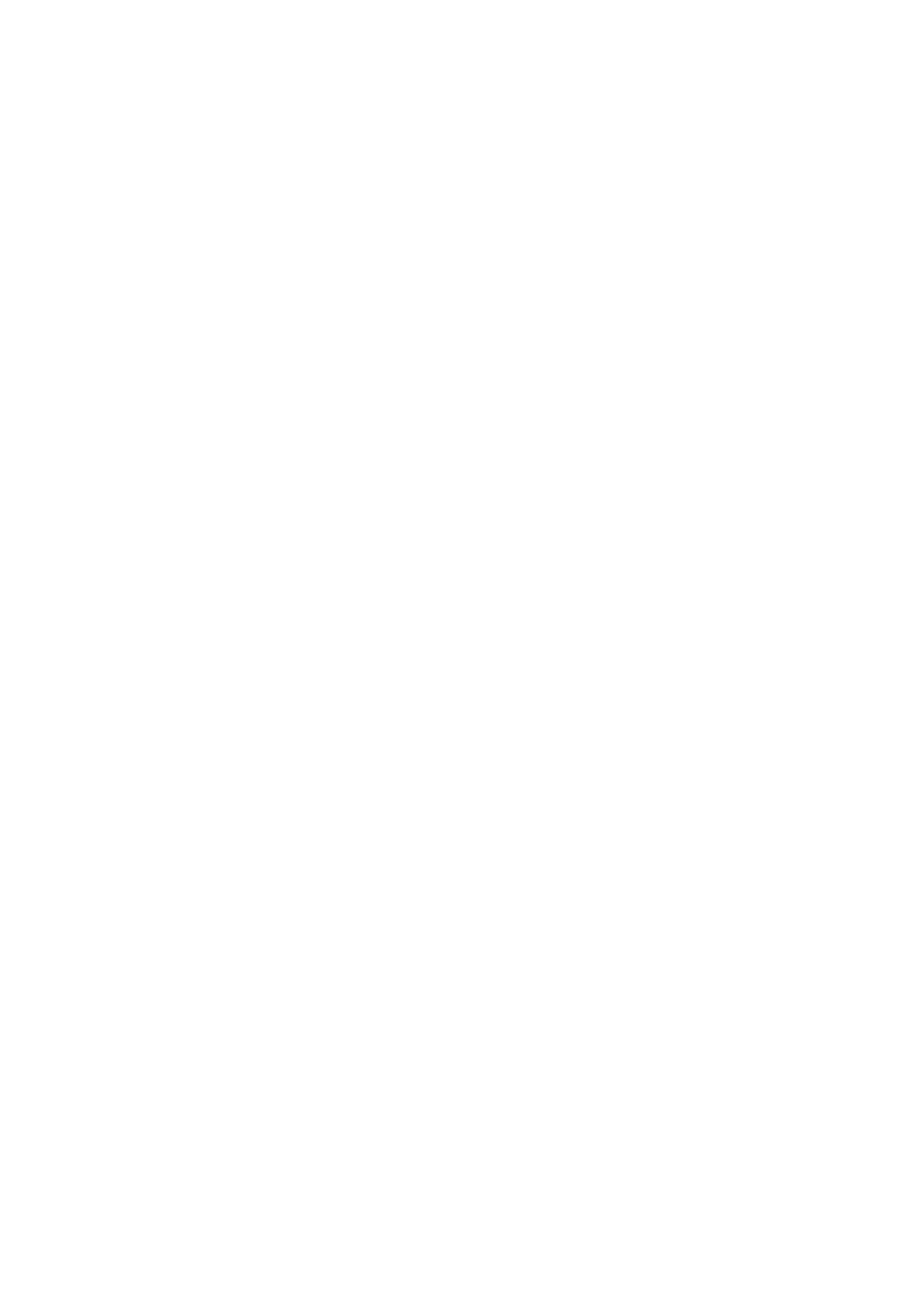#### 9. **Licensing Authority functions**

Licensing Authorities are required under the Act to:

- $\bullet$ issuing Premises Licences; Be responsible for the licensing of premises where gambling activities are to take place by
- Issue Provisional Statements;
- gaming activities via issuing Club Gaming Permits and/or Club Machine Permits; Regulate members' clubs and miners' welfare institutes who wish to undertake certain
- Issue Club Machine Permits to Commercial Clubs;
- Entertainment Centres; Grant permits for the use of certain lower stake gaming machines at *unlicensed Family*
- the use of two or fewer gaming machines; Receive notifications from alcohol licensed premises (under the Licensing Act 2003) for
- alcohol for consumption on the licensed premises, under the Licensing Act 2003, where there are more than two machines; Issue Licensed Premises Gaming Machine Permits for premises licensed to sell/supply
- Register small society lotteries below prescribed thresholds;
- Issue Prize Gaming Permits;
- Receive and Endorse Temporary Use Notices;
- Receive Occasional Use Notices;
- section above on 'information exchange); Provide information to the Gambling Commission regarding details of licences issued (see
- $\bullet$ Maintain registers of the permits and licences that are issued under these functions.
- $9.1$  the Gambling Commission via operating licences. Local licensing authorities will not be involved in licensing remote gambling. This will fall to

#### $10<sub>1</sub>$ Legislation

- $10.1$  bound by other legislation, including:- In undertaking its licensing function under the Gambling Act 2005, the Council is also
	- 1. Section 17 of the Crime and Disorder Act 1988;
	- 2. Human Rights Act 1998;
	- 3. Health and Safety at Work Etc Act 1974;
	- 4. Environmental Protection Act 1990;
	- 5. The Anti-Social Behaviour Act 2003 (as amended);
	- 6. The Race Relations Act 1976 (as amended);
	- 7. Licensing Act 2003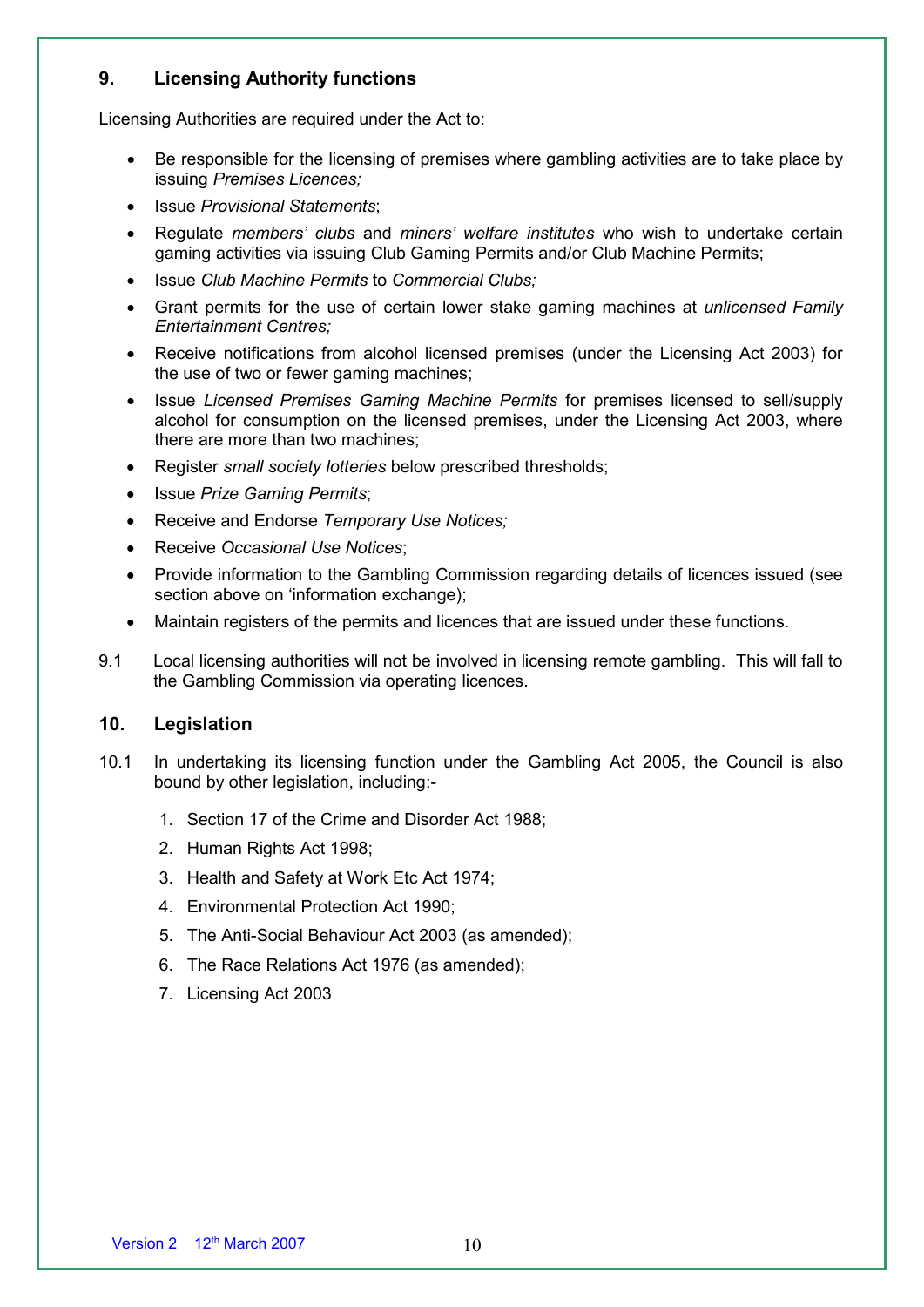## PART B

## PREMISES LICENCES

## 11. General Principles

 A "premises" is defined in the Act as "any place". Different premises licences cannot apply in respect of a single premises at different times. However, it is possible for a single building to be subject to more than one premises licence, provided they are for different parts of the building and the different parts of the building can be reasonably regarded as being different premises. Whether different parts of a building can properly be regarded as being separate premises will always be a question of fact in the circumstances. However, the Gambling Commission does not consider that areas of a building that are artificially or temporarily separate can be properly regarded as different premises.

 This licensing authority takes note of the Gambling Commission's Guidance for local authorities which states that:

- licences for a building and those relating to a discrete part of a building used for other (non-gambling) purposes. In particular they should be aware that entrances and exits from parts of a building covered by one or more licences should be separate and identifiable so that the separation of different premises is not compromised and that people do not 'drift' into a gambling area. licensing authorities should take particular care in considering applications for multiple
- licensed premises is through other premises (which themselves may be licensed or unlicensed). Clearly, there will be specific issues that authorities should consider before granting such applications, for example, whether children can gain access; compatibility of the two establishments; and ability to comply with the requirements of the Act. But, in addition an overriding consideration should be whether, taken as a whole, the co-location of the licensed premises with other facilities has the effect of creating an arrangement that otherwise would, or should, be prohibited under the Act. licensing authorities should pay particular attention to applications where access to the

 It should be noted that an applicant cannot obtain a full premises licence until the premises in which it is proposed to offer the gambling are constructed. The Gambling Commission has advised that reference to "the premises" are to the premises in which gambling may now take place. Thus a licence to use premises for gambling will only be issued in relation to premises that are ready to be used for gambling. This authority agrees with the Gambling Commission that it is a question of fact and degree whether premises are finished to a degree that they can be considered for a premises licence. The Gambling Commission emphasises that requiring the building to be complete ensures that the authority can, if necessary, inspect it fully, as can other responsible authorities with inspection rights.

## 11.1 Transitional Arrangements

 11.1.1 The Licensing Authority will follow guidance issued by the Government on the transitional arrangements for implementing the new provisions of the Gambling Act 2005, and will endeavour, as far is reasonably practicable, to assist with a smooth transfer to the new licensing regime.

## 11.2 Location

 11.2.1 This licensing authority is aware that demand issues cannot be considered with regard to the location of premises but that considerations in terms of the licensing objectives can. As per the Gambling Commission's Guidance for local authorities, this authority will pay particular attention to the protection of children and vulnerable persons from being harmed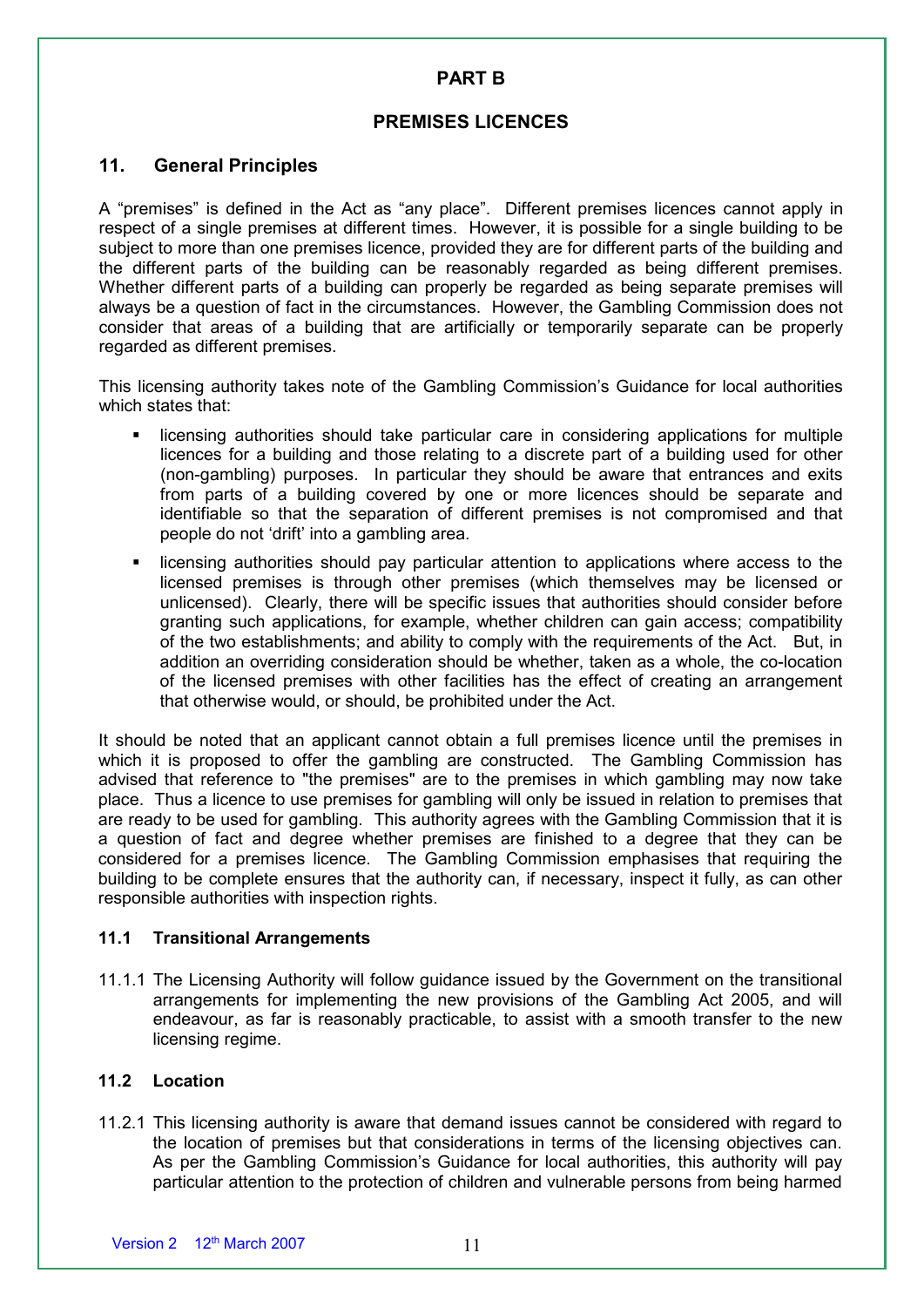or exploited by gambling, as well as issues of crime and disorder. Should any specific policy be decided upon as regards areas where gambling premises should not be located, this statement will be updated. Any such policy does not preclude any application being made and each application will be decided on its merits, with the onus upon the applicant to show how potential concerns can be overcome.

## 11.3 Duplication with other regulatory regimes

 11.3.1 This licensing authority will seek to avoid duplication with other statutory/regulatory systems, including planning, wherever possible. This authority will not consider whether a licence applicant is likely to be awarded planning permission or building regulations approval, in its consideration of an application. It will however, listen to, and consider carefully, any concerns about conditions which are not able to be met by licensees due to planning restrictions, should such a situation arise.

## 11.4 Preventing gambling from being a source of crime or disorder, being associated with crime or disorder or being used to support crime

- 11.4.1 This licensing authority is aware that the Gambling Commission will be taking a leading role in preventing gambling from being a source of crime. The Gambling Commission's Guidance does however envisage that licensing authorities should pay attention to the proposed location of gambling premises in terms of this licensing objective. Thus, where an area has known high levels of organised crime, this authority will consider carefully whether gambling premises are suitable to be located there and whether conditions may be suitable, such as the provision of door supervisors. This licensing authority is aware of the distinction between disorder and nuisance and will consider factors such as whether police assistance was required and how threatening the behaviour was to those who could see it, so as to make that distinction. Issues of nuisance cannot be addressed via the Gambling Act provisions.
- 11.4.2 Applicants are encouraged to discuss the crime prevention procedures in their premises with the Council's Licensing Officers and Avon and Somerset Constabulary before making a formal application.
- 11.4.3 In considering licence applications, the Local Authority will particularly take into account the following:
	- 1. The design and layout of the premises;
	- 2. The training given to staff in crime prevention measures appropriate to those premises;
	- 3. Physical security features installed in the premises. This may include matters such as the position of cash registers or the standard of CCTV that is installed;
	- 4. Where premises are subject to age restrictions, the procedures in place to conduct age verification checks;
	- 5. The likelihood of any violence, public order or policing problem if the licence is granted.

## 11.5 Ensuring that gambling is conducted in a fair and open way

 11.5.1 The Gambling Commission has stated that it would generally not expect licensing authorities to become concerned with ensuring that gambling is conducted in a fair and open way, as this will be addressed via operating and personal licences. There is however, more of a role with regard to tracks, which is explained in more detail in the 'tracks' section below.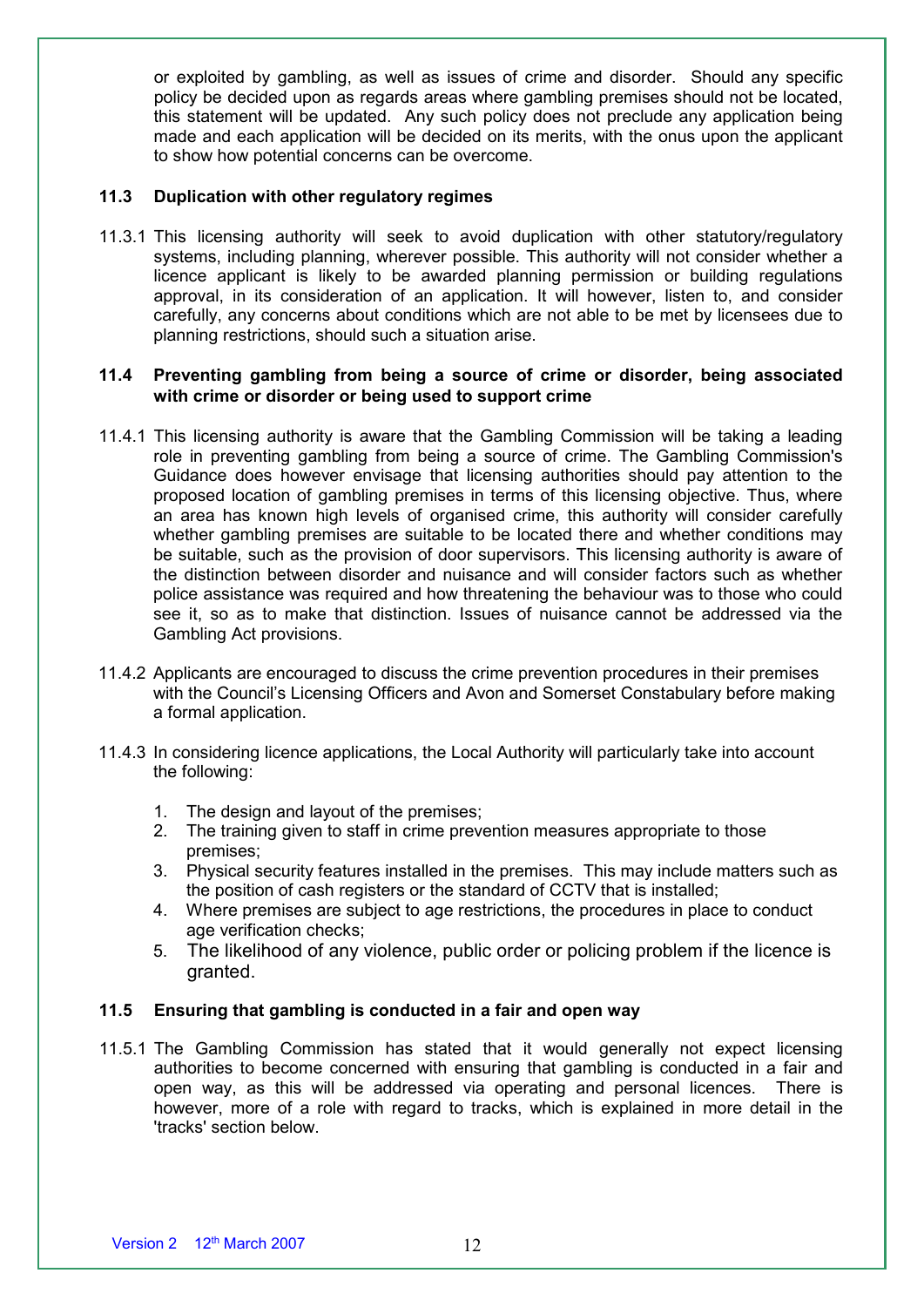## 11.6 Protecting children and other vulnerable persons from being harmed or exploited by gambling

- 11.6.1 The Gambling Commission's Guidance for local authorities states that this objective means preventing children from taking part in gambling (as well as a restriction of advertising so that gambling products are not aimed at or are particularly attractive to children). The licensing authority will therefore consider, as suggested in the Gambling Commission's Guidance, whether specific measures are required at particular premises, with regard to this licensing objective. Appropriate measures may include supervision of entrances/machines, segregation of areas, etc.
- 11.6.2 This licensing authority will also make itself aware of Codes of Practice issued by the Gambling Commission regarding this licensing objective, in relation to specific premises such as casinos.
- 11.6.3 As regards the term "vulnerable persons" the Gambling Commission is not seeking to offer a definition but states that "it will for regulatory purposes assume that this group includes people who gamble more than they want to; people who gamble beyond their means; and to a mental impairment, alcohol or drugs." This licensing authority will consider this licensing objective on a case by case basis. Should a practical definition prove possible in future, this policy statement will be updated. people who may not be able to make informed or balanced decisions about gambling due

## 11.7 Conditions

- 11.7.1 Any conditions attached to licences will be proportionate and will be:
	- 1. Relevant to the need to make the proposed building suitable as a gambling facility;
	- 2. Directly related to the premises and the type of licence applied for;
	- 3. Fairly and reasonably related to the scale and type of premises; and
	- 4. Reasonable in all other respects.
- 11.7.2 Decisions upon individual conditions will be made on a case by case basis, although there will be a number of measures this licensing authority will consider utilising should there be a perceived need, such as the use of supervisors, appropriate signage for adult only areas, etc. There are specific comments made in this regard under some of the licence types below. This licensing authority will also expect the licence applicant to offer his/her own suggestions as to ways in which the licensing objectives can be met effectively.
- 11.7.3 This licensing authority will also consider specific measures which may be required for buildings subject to multiple premises licences. Such measures may include the supervision of entrances; segregation of gambling from non-gambling areas frequented by children; and the supervision of gaming machines in non-adult gambling specific premises in order to pursue the licensing objectives. These matters are in accordance with the Gambling Commission's Guidance.
- 11.7.4 This authority will also ensure that where category C or above machines are on offer in premises to which children are admitted:
	- 1. All such machines are located in an area of the premises which is separated from the remainder of the premises by a physical barrier which is effective to prevent access other than through a designated entrance;
	- 2. Only adults are admitted to the area where these machines are located;
	- 3. Access to the area where the machines are located is supervised;
	- 4. The area where these machines are located is arranged so that it can be observed by the staff or the licence holder; and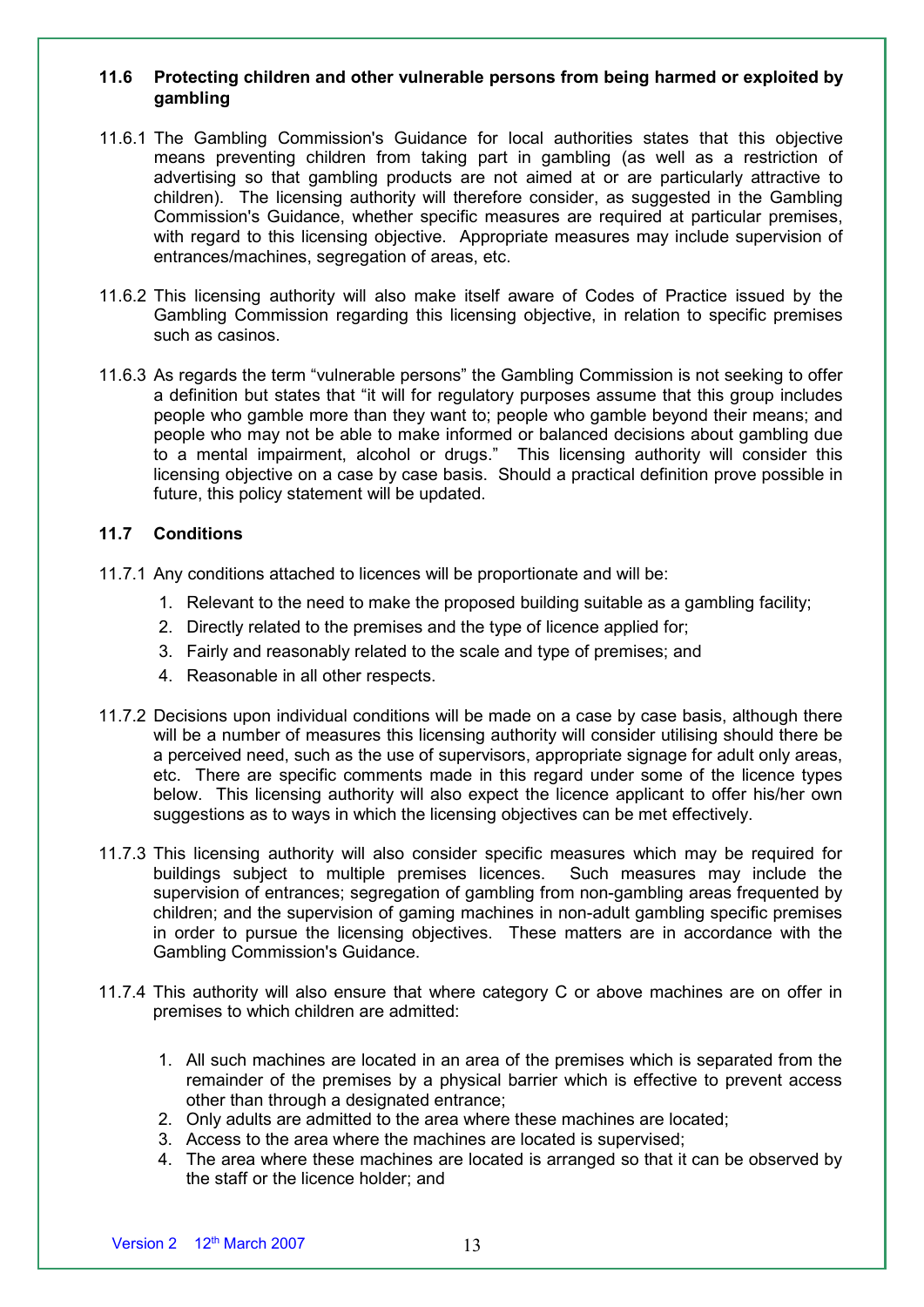5. At the entrance to and inside any such areas there are prominently displayed notices indicating that access to the area is prohibited to persons under 18.

 These considerations will apply to premises including buildings where multiple premises licences are applicable.

- 11.7.5 This licensing authority is aware that tracks may be subject to one or more than one premises licence, provided each licence relates to a specified area of the track. As per the Gambling Commission's Guidance, this licensing authority will consider the impact upon the third licensing objective and the need to ensure that entrances to each type of premises are distinct and that children are excluded from gambling areas where they are not permitted to enter.
- 11.7.6 It is noted that there are certain conditions which the licensing authority cannot attach to premises licences. These include:
	- 1. Any condition on the premises licence which makes it impossible to comply with an operating licence condition;
	- 2. Conditions relating to gaming machine categories, numbers, or method of operation;
	- 3. Conditions which provide that membership of a club or body be required (the Gambling Act 2005 specifically removes the membership requirement for casino and bingo clubs, and this provision prevents it being reinstated; and
	- 4. Conditions in relation to stakes, fees, winning or prizes.

#### $11.8$ Door Supervisors

- $11.8.1$  authorities may consider whether there is a need for door supervisors in terms of the licensing objectives of protection of children and vulnerable persons from being harmed or exploited by gambling, and also in terms of preventing premises becoming a source of crime. However, door supervisors at casinos or bingo premises cannot be licensed by the Security Industry Authority (SIA). The Gambling Commission advises in its Guidance for local authorities that licensing
- 11.8.2 In view of the above, this Licensing Authority has specific requirements for door supervisors working at casinos or bingo premises, in that they will be qualified to the SIA standard. This requirement is consistent with the standards set by the Gambling Commission for door supervisors, and is in recognition of the nature of the work in terms of searching individuals, dealing with potentially aggressive persons, etc.
- 11.8.3 For premises other than casinos and bingo premises, operators and licensing authorities may decide that supervision of entrances/machines is appropriate for particular cases but it will need to be decided whether these need to be SIA licensed or not. It will not be automatically assumed that they need to be.

#### $12.$ **Adult Gaming Centres**

- $12<sub>1</sub>$  vulnerable persons from harm or being exploited by gambling and will expect the applicant to satisfy the authority that there will be sufficient measures to, for example, ensure that under 18 year olds do not have access to the premises. This licensing authority will specifically have regard to the need to protect children and
- $12.2$  licensing objectives. However, appropriate measures/licence conditions may cover issues such as: This licensing authority will expect applicants to offer their own measures to meet the
	- 1. Proof of age schemes
	- 2. CCTV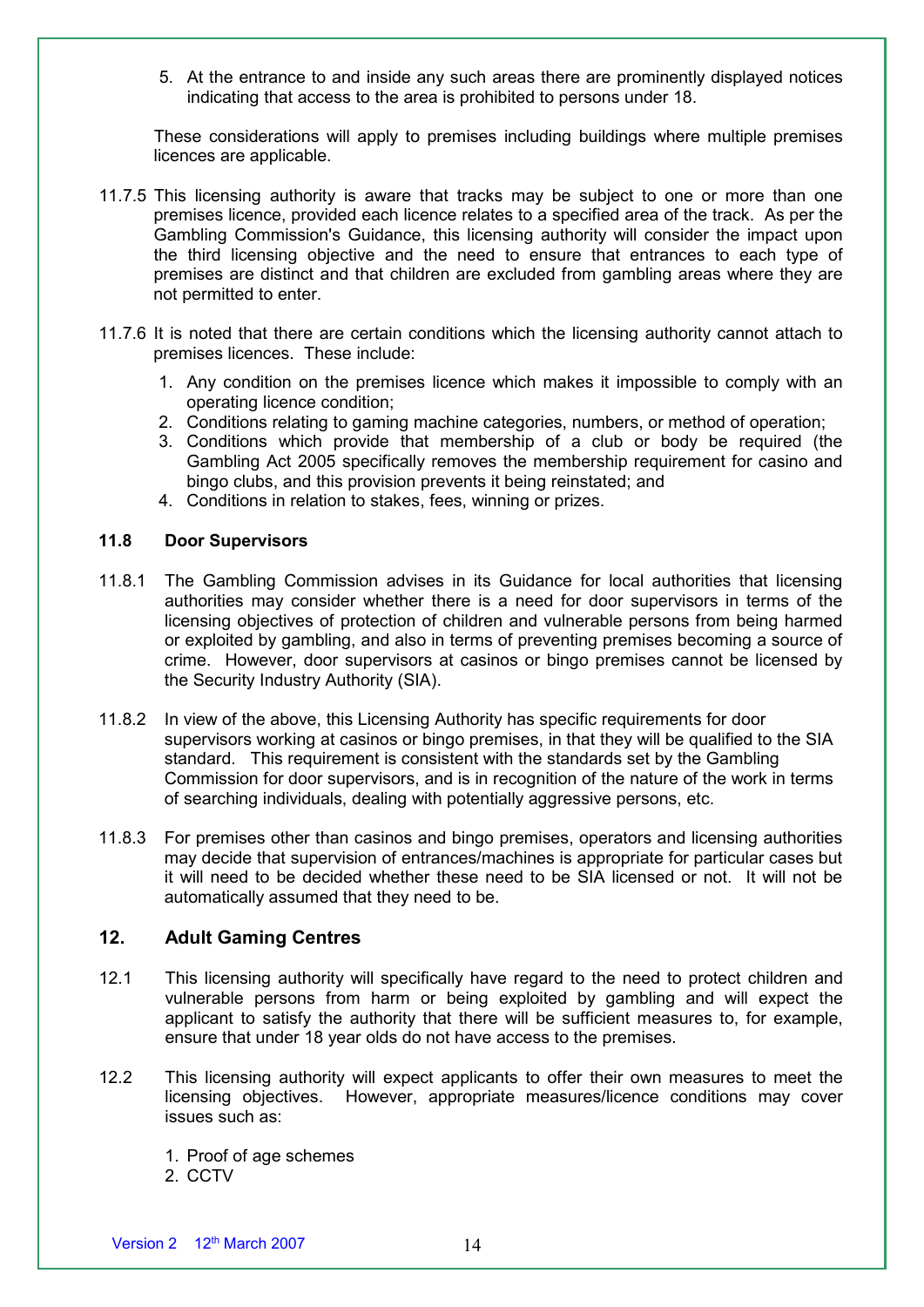- 3. Supervision of entrances/machine areas
- 4. Physical separation of areas
- 5. Location of entry
- 6. Notices/signage
- 7. Specific opening hours
- 8. Self-barring schemes
- 9. Provision of information leaflets / helpline numbers for organisations such as GamCare.

This list is not mandatory, nor exhaustive, and is merely indicative of example measures.

#### $13.$ **Licensed Family Entertainment Centres**

- $131$  vulnerable persons from harm or being exploited by gambling and will expect the applicant to satisfy the authority, for example, that there will be sufficient measures to ensure that under 18 year olds do not have access to the adult only gaming machine areas. This licensing authority will specifically have regard to the need to protect children and
- $13.2$  licensing objectives. However, appropriate measures/licence conditions may cover issues such as: This licensing authority will expect applicants to offer their own measures to meet the
	- 1. CCTV
	- 2. Supervision of entrances/machine areas
	- 3. Physical separation of areas
	- 4. Location of entry
	- 5. Notices/signage
	- 6. Specific opening hours
	- 7. Self-barring schemes
	- 8. Provision of information leaflets/helpline numbers for organisations such as GamCare.
	- 9. Measures/training for staff on how to deal with suspected truant school children on the premises

This list is not mandatory, nor exhaustive, and is merely indicative of example measures.

 $13.3<sub>1</sub>$  Commission's website to see any conditions that apply to operating licences covering the way in which the area containing the category C machines should be delineated. This licensing authority will also make itself aware of any mandatory or default conditions on these premises licences when they have been published. 13.3 This licensing authority will, as per the Gambling Commission's guidance, refer to the

#### $14.$ **Casinos**

 This licensing authority has not passed a 'no casino' resolution under Section 166 of the Gambling Act 2005, but is aware that it has the power to do so. Should this licensing authority decide in the future to pass such a resolution, it will update this policy statement with details of that resolution. Any such decision will be made by Full Council.

## 14.1 Casinos and competitive bidding

 14.1.1 Where a licensing authority is enabled to grant a premises licence for a new style casino (i.e. the Secretary of State has made such regulations under Section 175 of the Gambling Act 2005), there are likely to be a number of operators wishing to run the casino. In such situations the local authority will run a 'competition' under Schedule 9 of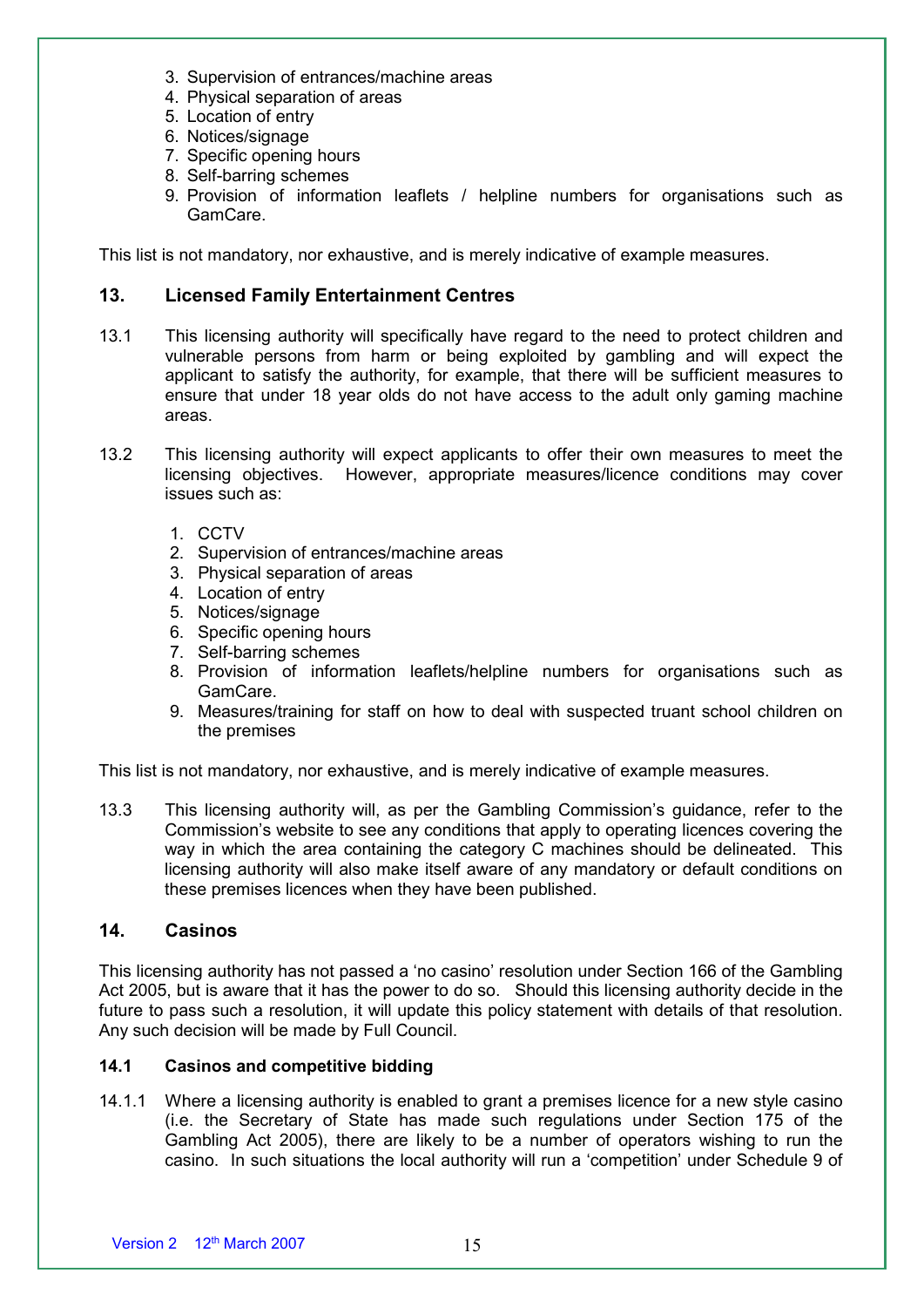the Gambling Act 2005. This licensing authority will run such a competition in line with any regulations/codes of practice issued under the Gambling Act 2005.

## 14.2 Licence considerations/conditions

 $1421$  about the particular issues that licensing authorities should take into account in relation to the suitability and layout of casino premises" (Gambling Commission Guidance for local authorities - 17.30). This guidance will be considered by this licensing authority when it is made available. The Gambling Commission has stated that "further guidance will be issued in due course

## 14.3 Betting machines

 $14.3.1$  account the size of the premises, the number of counter positions available for person-to- person transactions, and the ability of staff to monitor the use of the machines by children and young persons (it is an offence for those under 18 to bet) or by vulnerable people, when considering the number/nature/circumstances of betting machines an operator wants to offer. This licensing authority will, as per the Gambling Commission's Guidance, take into

#### $14.4$ **Credit**

 $14.4.1$  177 does not prevent the licensee from permitting the installation of cash dispensers (ATMs) on the premises. Such machines may accept credit cards (and debit cards) and the arrangement is subject to a requirement that the licensee has no other commercial connection in relation to gambling (aside from the agreement to site the machines) with the service provider and does not profit from the arrangement, not make any payment in connection with the machines". The Gambling Commission has stated in its Guidance for Local Authorities that "Section

#### $15.$ **Bingo premises**

- 1. This licensing authority notes that the Gambling Commission's Guidance states:
- $15.1$  not participate in gambling, other than on category D machines. Where category C or above machines are available in premises to which children are admitted, the licensing authority will seek to ensure that: It is important that if children are allowed to enter premises licensed for bingo that they do
	- remainder of the premises by a physical barrier which is effective to prevent access other than through a designated entrance; all such machines are located in an area of the premises separate from the
	- only adults are admitted to the area where the machines are located;
	- access to the area where the machines are located is supervised;
	- staff of the operator or the licence holder; and the area where the machines are located is arranged so that it can be observed by
	- indicating that access to the area is prohibited to persons under 18. at the entrance to, and inside any such area, there are prominently displayed notices
- $15.2$  that licensing authorities should take into account in relation to the suitability and layout of bingo premises. This licensing authority will consider this guidance once it is made The Gambling Commission intends to issue further guidance about the particular issues available.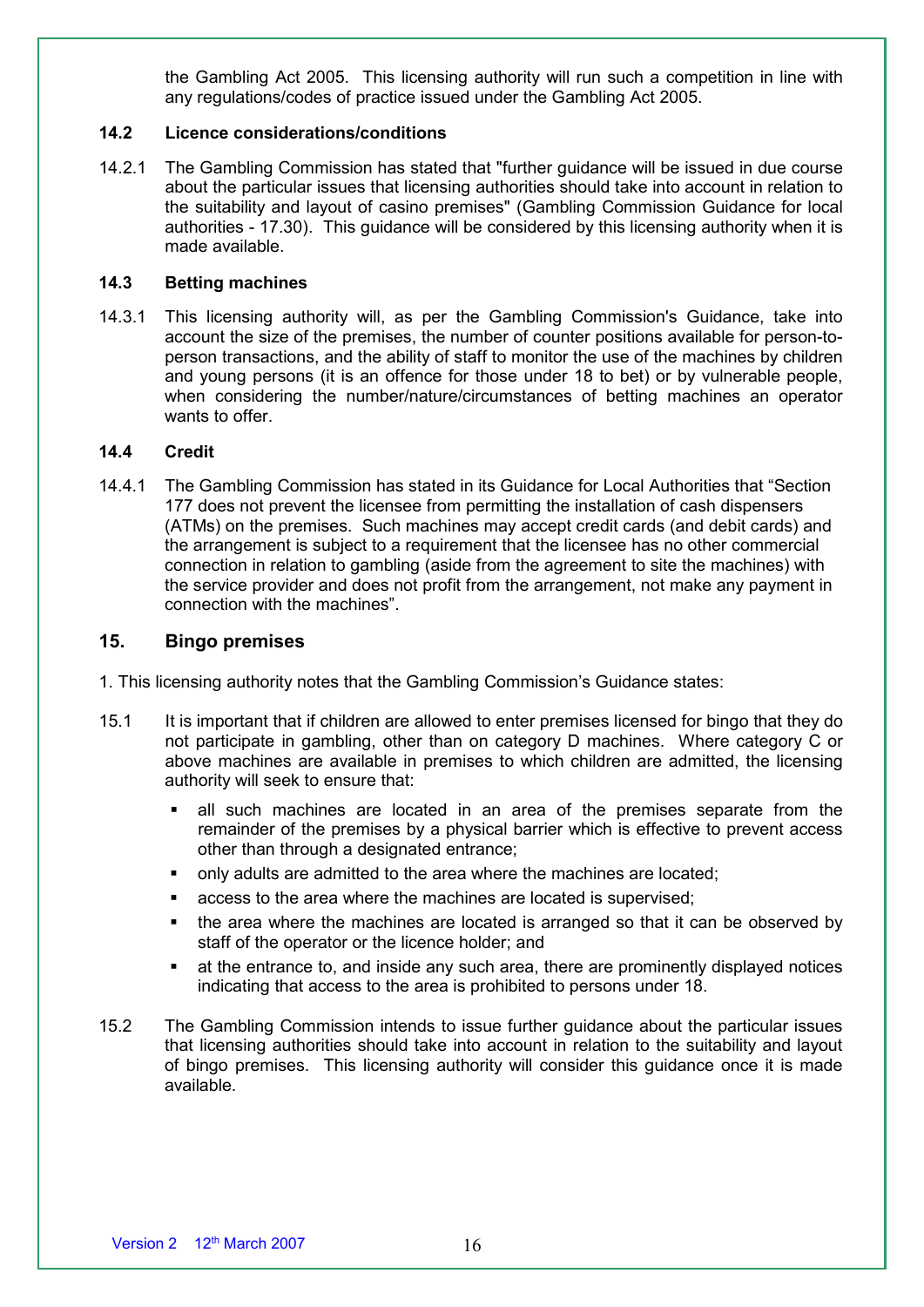#### 16. **Betting Premises**

#### $16.1$ **Betting machines**

 $16.1.1$  account the size of the premises, the number of counter positions available for person-to- person transactions, and the ability of staff to monitor the use of the machines by children and young persons (it is an offence for those under 18 to bet) or by vulnerable people, when considering the number/nature/circumstances of betting machines an operator wants to offer. 16.1.1 This licensing authority will, as per the Gambling Commission's Guidance, take into

#### $17.$ **Tracks**

- $17.1$  licences, provided each licence relates to a specified area of the track. As per the Gambling Commission's Guidance, this licensing authority will especially consider the impact upon the third licensing objective (i.e. the protection of children and vulnerable persons from being harmed or exploited by gambling) and the need to ensure that entrances to each type of premises are distinct and that children are excluded from gambling areas which they are not permitted to enter. This licensing authority is aware that tracks may be subject to one or more premises
- $17.2$  suitable measures to ensure that children do not have access to adult only gaming facilities. Children and young persons will be permitted to enter track areas where facilities for betting are provided, on days when dog-racing and/or horse racing takes place, but they are still prevented from entering areas where gaming machines (other than category D machines) are provided. This authority will therefore expect applicants for premises licences to demonstrate
- $17.3$  licensing objectives. However, appropriate measures/licence conditions may cover issues such as: This licensing authority will expect applicants to offer their own measures to meet the
	- 1. Proof of age schemes
	- 2. CCTV
	- 3. Supervision of entrances/machine areas
	- 4. Physical separation of areas
	- 5. Location of entry
	- 6. Notices/signage
	- 7. Specific opening hours
	- 8. Self-barring schemes
	- 9. Provision of information leaflets/helpline numbers for organisations such as GamCare.

This list is not mandatory, nor exhaustive, and is merely indicative of example measures.

- $17.4$  machines may be located on tracks, and any special considerations that should apply in relation to, for example, supervision of the machines and preventing children from playing them. The Commission's Guidance provides that licensing authorities need to consider the location of gaming machines at tracks. Applicants for track premises licences will therefore need to demonstrate that, where the applicant holds a pool betting operating licence and intends to use his entitlement to four gaming machines, these machines are located in areas from which children are excluded. Children and young persons are not prohibited from playing category D gaming machines on a track. Further guidance from the Gambling Commission is awaited regarding where gaming
- $17.5$  account the size of the premises and the ability of staff to monitor the use of betting machines by children and young persons (it is an offence for those under 18 to bet) or by This licensing authority will, as per the Gambling Commission's Guidance, take into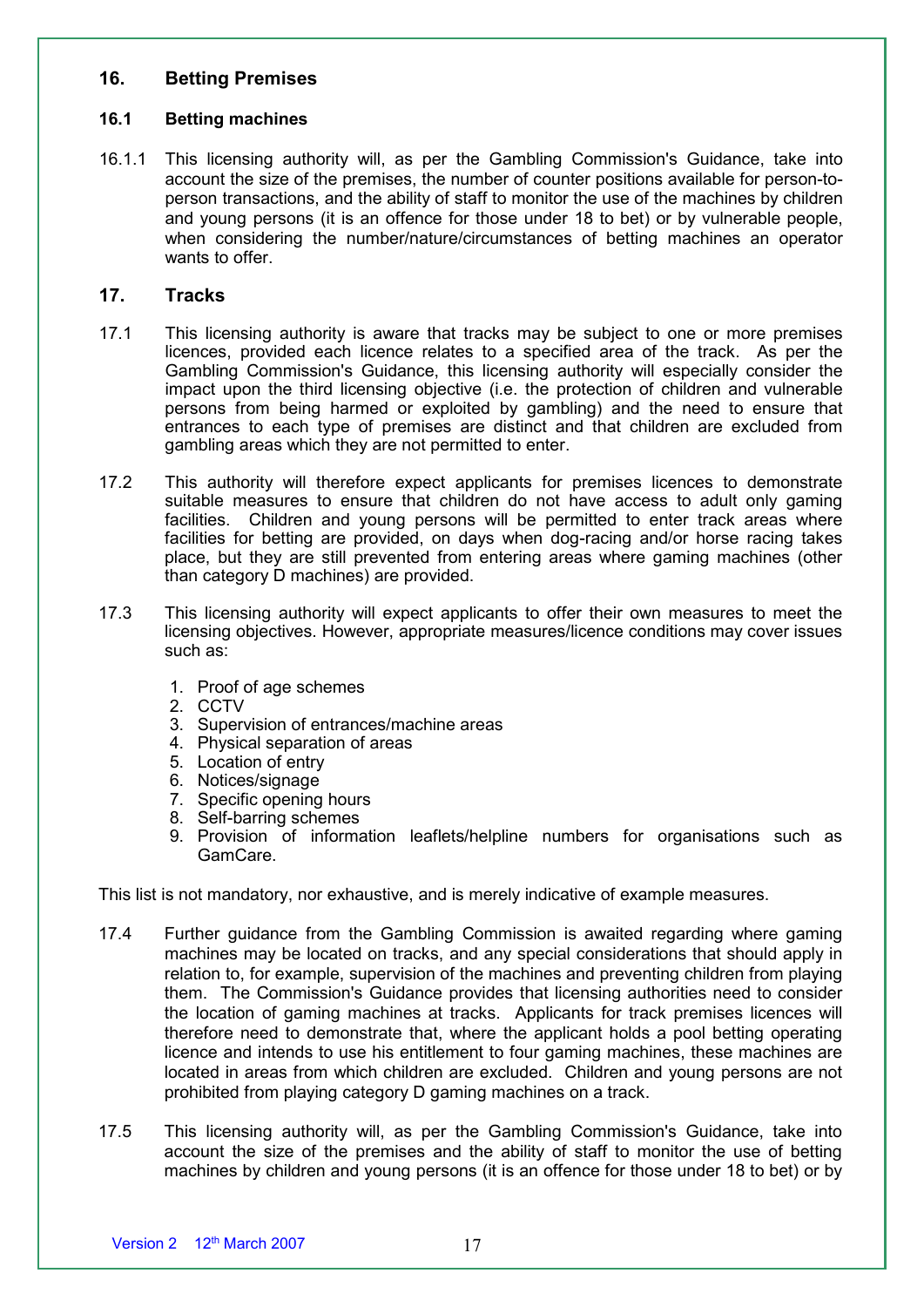vulnerable people, when considering the number/nature/circumstances of betting machines an operator wants to offer. It will also take note of the Gambling Commission's suggestion that licensing authorities will want to consider restricting the number and location of such machines in respect of applications for track betting premises licences.

- 17.6 "…licensing authorities should attach a condition to track premises licences requiring the track operator to ensure that the rules are prominently displayed in or near the betting areas, or that other measures are taken to ensure that they are made available to the public. For example, the rules could be printed in the race-card or made available in leaflet form from the track office." The Gambling Commission has advised in its Guidance for local authorities that
- $17.7$  applications for premises licences but accepts the Gambling Commission's suggestion "To ensure that licensing authorities gain a proper understanding of what they are being asked to license they should, in their licensing policies, set out the information that they will require, which should include detailed plans for the racetrack itself and the area that will be used for temporary "on-course" betting facilities (often known as the "betting ring"), and in the case of dog tracks and horse racecourses fixed and mobile pool betting facilities operated by the Tote or track operator, as well as any other proposed gambling facilities." and that "Plans should make clear what is being sought for authorisation under the track betting premises licence and what, if any, other areas are to be subject to a separate application for a different type of premises licence." This licensing authority awaits regulations setting-out any specific requirements for
- $17.8$  for all self-contained premises operated by off-course betting operators on track to be the subject of separate premises licences, to ensure that there is clarity between the respective responsibilities of the track operator and the off-course betting operator running a self-contained unit on the premises. This licensing authority also notes that in the Commission's view, it would be preferable

#### 18. **Travelling Fairs**

- $18.1$  equal chance prize gaming without a permit is to be made available for use at travelling fairs, the statutory requirement that the facilities for gambling amount to no more than an ancillary amusement at the fair is met. It will fall to this licensing authority to decide whether, where category D machines and/or
- $18.2$  definition of a travelling fair. The licensing authority will also consider whether the applicant falls within the statutory
- $18.3$  applies to the piece of land on which the fairs are held, regardless of whether it is the same or different travelling fairs occupying the land. This licensing authority will work with its neighbouring authorities to ensure that land which crosses our boundaries is monitored so that the statutory limits are not exceeded. The 27-day statutory maximum for land being used as a fair is per calendar year, and it

#### 19. **Provisional Statements**

- $19.1$  whether premises are finished to a degree that they can be considered for a premises licence" and that "requiring the building to be complete ensures that the authority could, if necessary, inspect it fully". The Gambling Commission's guidance states that "it is a question of fact and degree
- $19.2$  provisional statement, no further representations from relevant authorities or interested parties can be taken into account unless they concern matters which could not have been addressed at the provisional statement stage, or they reflect a change in the applicant's circumstances. In addition, the authority may refuse the premises licence (or grant it on In terms of representations about premises licence applications, following the grant of a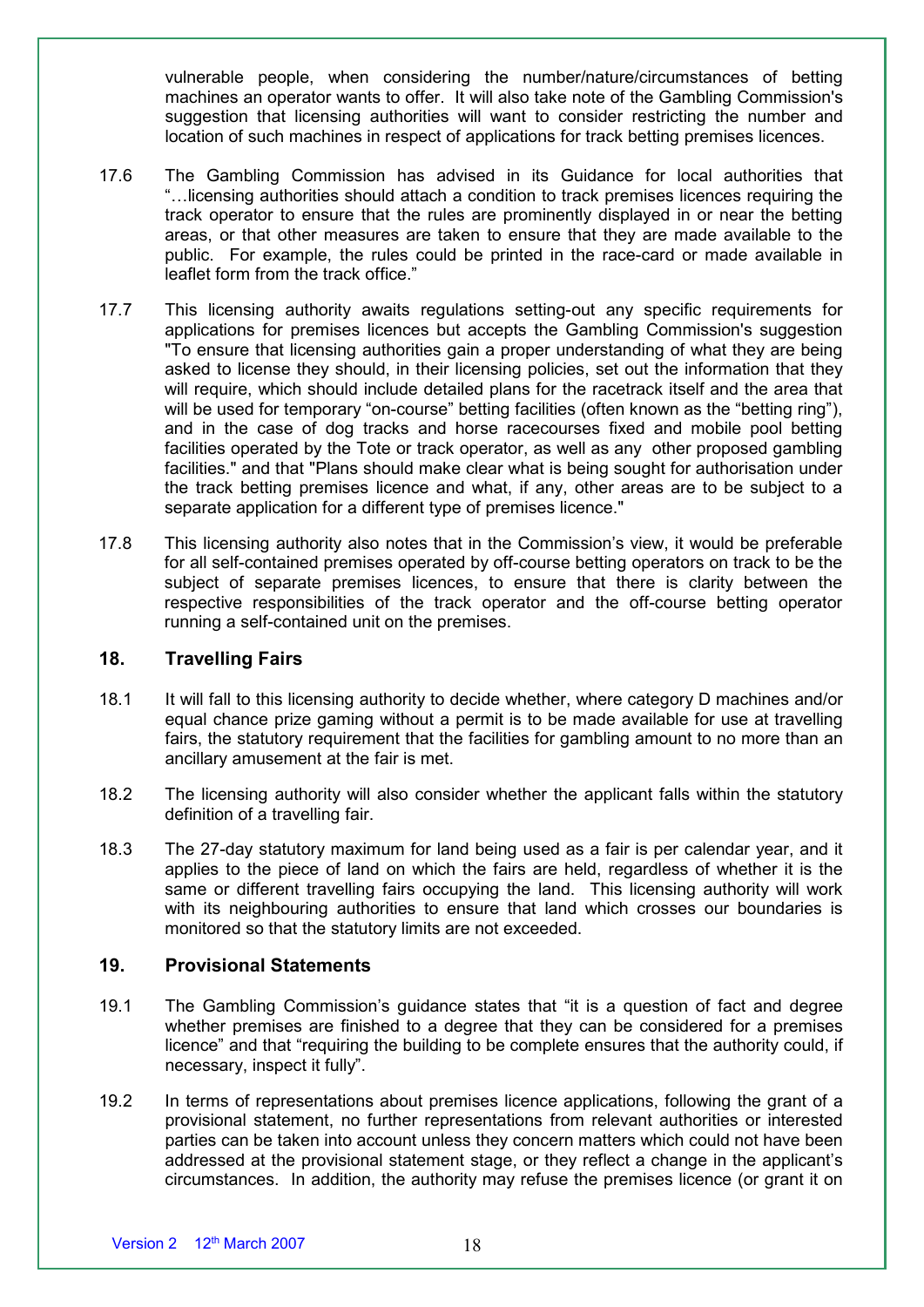terms different to those attached to the provisional statement) only by reference to matters:

- (a) which could not have been raised by objectors at the provisional licence stage; or
- (b) which in the authority's opinion reflect a change in the operator's circumstances.
- $19.3$  into account irrelevant matters..… One example of an irrelevant matter would be the likelihood of the applicant obtaining planning permission or building regulations approval for the proposal." The Gambling Commission's Guidance states that "A licensing authority should not take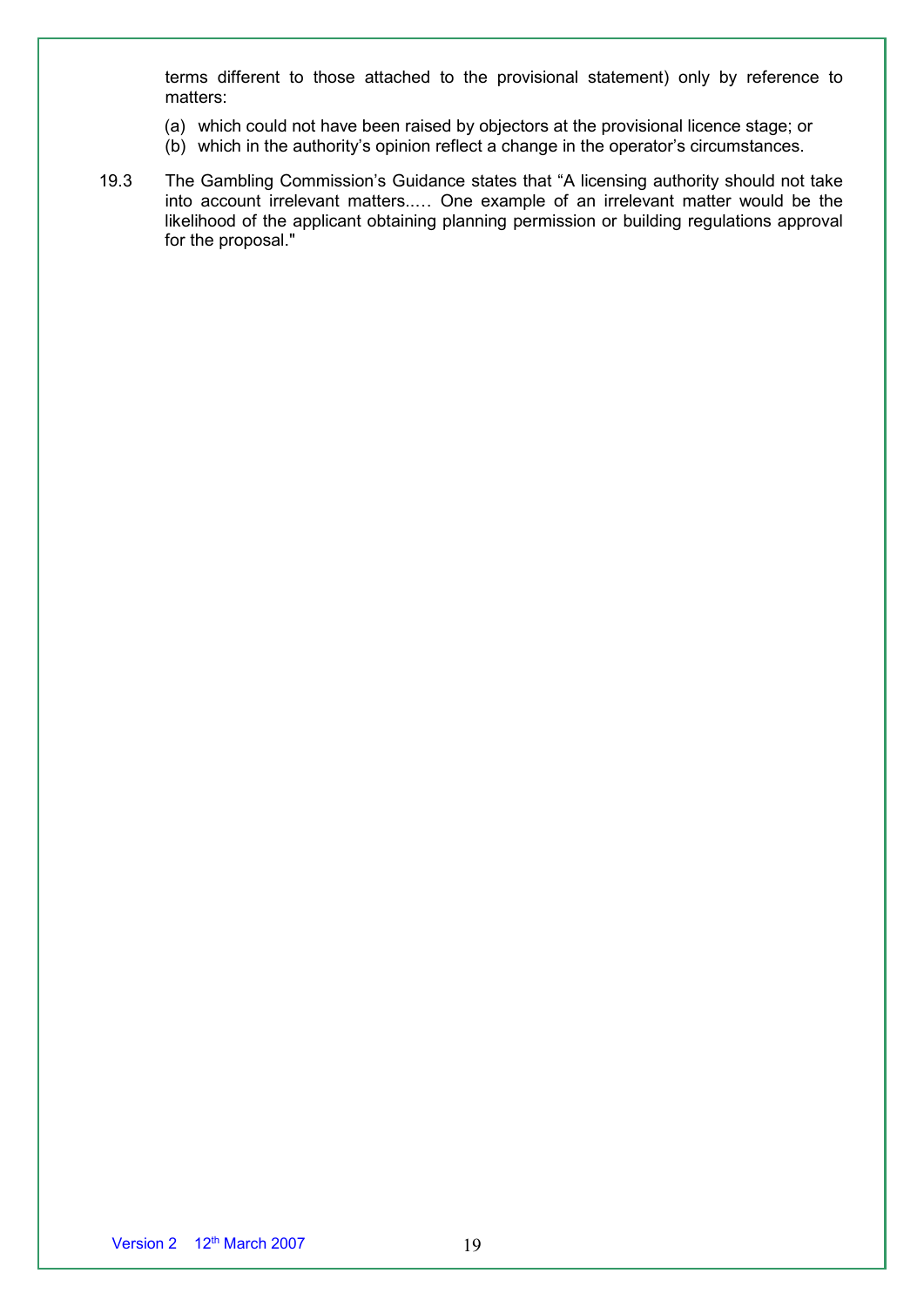## PART C

## Permits/Temporary & Occasional Use Notices

## 20. Unlicensed Family Entertainment Centre gaming machine permits (Statement of Principles on Permits)

- $20.1$  licensing authority is satisfied that the premises will be used as an unlicensed Family Entertainment Centre, and if the chief officer of police has been consulted on the application..." The Guidance to the Act states: "... An application for a permit may be granted only if the
- $20.2$ This licensing authority proposes to consider asking applicants to demonstrate:
	- A full understanding of the maximum stakes and prizes of the gambling that is permissible in unlicensed FECs;
	- That the applicant has no relevant convictions (those that are set out in Schedule 7 of the Act); and
	- **That staff are trained to have a full understanding of the maximum stakes and prizes.**

A licensing authority cannot attach conditions to this type of permit.

- $20.3$  for renewal of a permit only on the grounds that an authorised Local Authority officer has been refused access to the premises without reasonable excuse, or that renewal would not be reasonably consistent with pursuit of the licensing objectives. With regard to renewals of these permits, a Licensing Authority may refuse an application
- 20.4 Gaming Machines The Act does not allow gaming machine applications from premises where children have free access. In view of this, and in order to promote the licensing objectives, this Licensing Authority will not accept any new gaming machine applications or renewal applications from existing gaming machine permit holders in relation to places including the following:

 Accommodation Agencies, Art Galleries, Assembly Rooms, Bus Stations, Railway Stations, Cafes, Canteens, Cinemas, Theatres, Schools and Colleges, Youth Clubs, Swimming Pools, Off Licences, Loan Offices, Church Halls, Banks, Car Hire Premises, Employment Agencies, Garden Centres, Hospitals, Museums, Nurseries, Sales Rooms, Showrooms, Surgeries, Hotels, Registered Homes, Garages and Service Stations, Retail Shops and Warehouses, Video Hire/Sale Premises, Shopping Arcades/Centres, Dance Halls/Discotheques, Salons/Hairdressing Premises, Snooker/Billiards and Pool Halls, Taxi and Private Hire Offices and Ranks, Waiting Rooms and Reception Areas, Leisure/Health/Sports/ Community Centres, Restaurants, Take-away Food Premises.

 This is not an exhaustive list and the Licensing Authority reserves the right to refuse applications where the licensing objectives are likely to be undermined.

#### $21<sub>1</sub>$ Alcohol Licensed premises - gaming machine permits

 $21.1$  licensing authority must consider that application based upon the licensing objectives, any guidance issued by the Gambling Commission issued under Section 25 of the Gambling Act 2005, and "such matters as they think relevant." This licensing authority considers that "such matters" will be decided on a case by case basis but generally there will be regard to the need to protect children and vulnerable persons from harm or being exploited by gambling and will expect the applicant to satisfy the authority that there will be sufficient measures to ensure that under 18 year olds do not have access to the adult only gaming machines. Measures which will satisfy the authority that there will be no If a premises wishes to have more than 2 machines, it must apply for a permit and the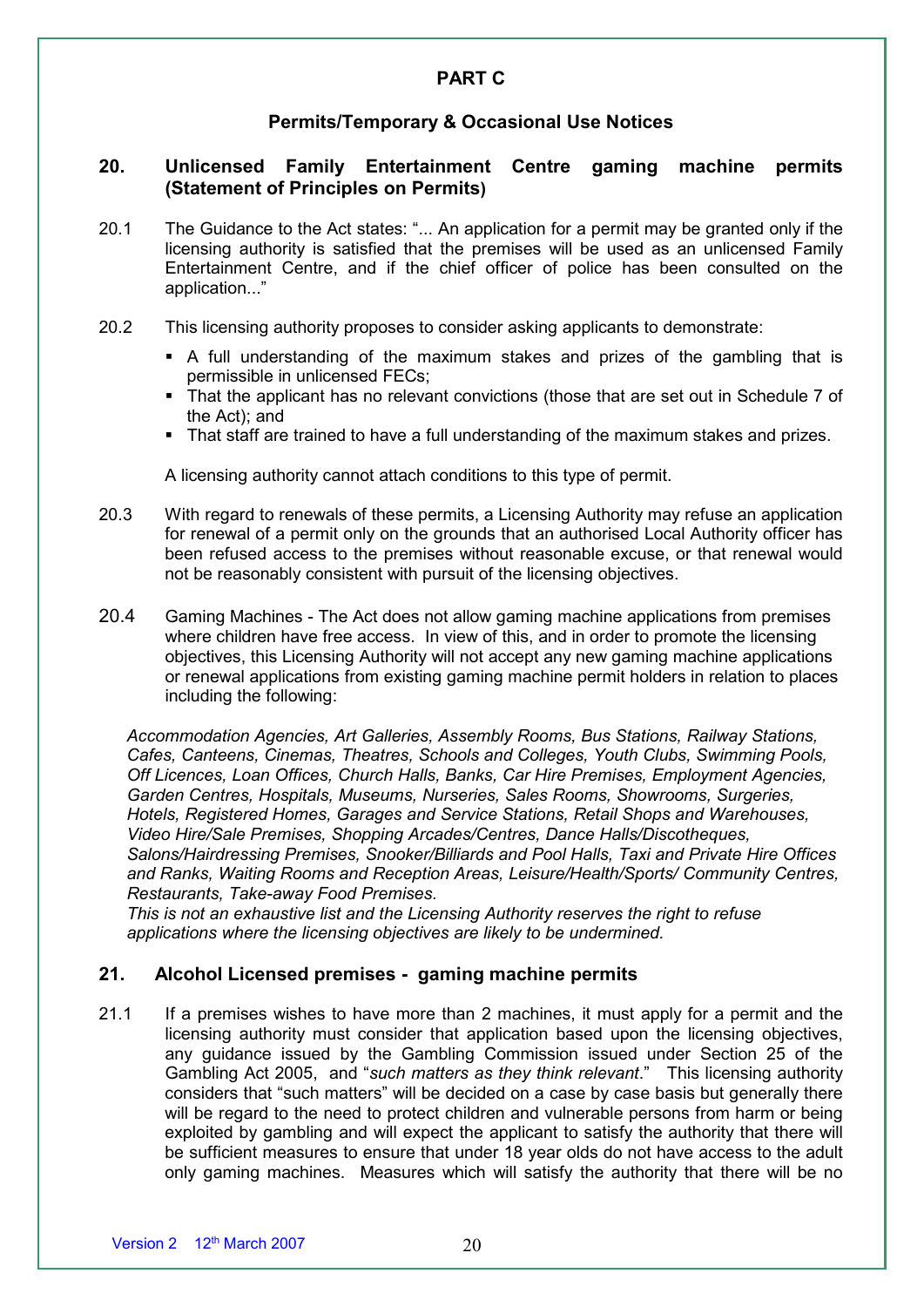access may include the adult machines being in sight of the bar, or in the sight of staff who will monitor the machines to ensure they are not being used by persons under 18. Notices and signage may also be helpful. As regards the protection of vulnerable persons, applicants may wish to consider the provision of information leaflets/ helpline numbers for organisations such as GamCare.

- $21.2$  their non-alcohol licensed areas. Any such application would most likely need to be applied for, and dealt with, as an Adult Gaming Centre premises licence. It is recognised that some alcohol licensed premises may apply for a premises licence for
- $21.3$  lesser number of machines and/or a different category of machines than that applied for. Conditions (other than these) cannot be attached. It should be noted that the licensing authority can decide to grant the application with a
- $21.4$  issued by the Gambling Commission about the location and operation of the machine. It should also be noted that the holder of a permit must comply with any Code of Practice

#### $22.$ **Prize Gaming and Prize Gaming Permits**

- $22.1$  types of gaming that he or she is intending to offer and that the applicant should be able to demonstrate: 22.1 This licensing authority's Statement of Principles is that the applicant should set out the
	- that they understand the limits to stakes and prizes that are set out in Regulations;
	- and that the gaming offered is within the law.
- $22.2$  not need to have regard to the licensing objectives but must have regard to any Gambling Commission guidance. In making its decision on an application for this type of permit the licensing authority does
- $22.3$  2005. However, the licensing authority cannot attach any other conditions to a permit. The conditions provided by the Act are that: The permit holder must comply with certain conditions imposed by the Gambling Act
	- 1 The limits on participation fees, as set out in regulations, must be complied with;
	- 2 All chances to participate in the gaming must be allocated on the premises on which the gaming is taking place and on one day; the game must be played and completed on the day the chances are allocated; and the result of the game must be made public in the premises on the day that it is played;
	- 3 The prize for which the game is played must not exceed the amount set out in regulations (if a money prize), or the prescribed value (if non-monetary prize); and
	- 4 Participation in the gaming must not entitle the player to take part in any other gambling.

#### 23. 23. Club Gaming and Club Machines Permits

- $23.1$  members and be established and conducted "wholly or mainly" for purposes other than gaming, unless the gaming is permitted by separate regulations. It is anticipated that this will cover bridge and whist clubs, which will replicate the position under the Gaming Act 1968. commercial profit, and controlled by its members equally. Examples include working men's clubs, branches of Royal British Legion and clubs with political affiliations." 23.1 The Gambling Commission Guidance states: "Members clubs must have at least 25 1968. A members' club must be permanent in nature, not established to make
- 23.2 application on the grounds that: The Commission Guidance also states that "licensing authorities may only refuse an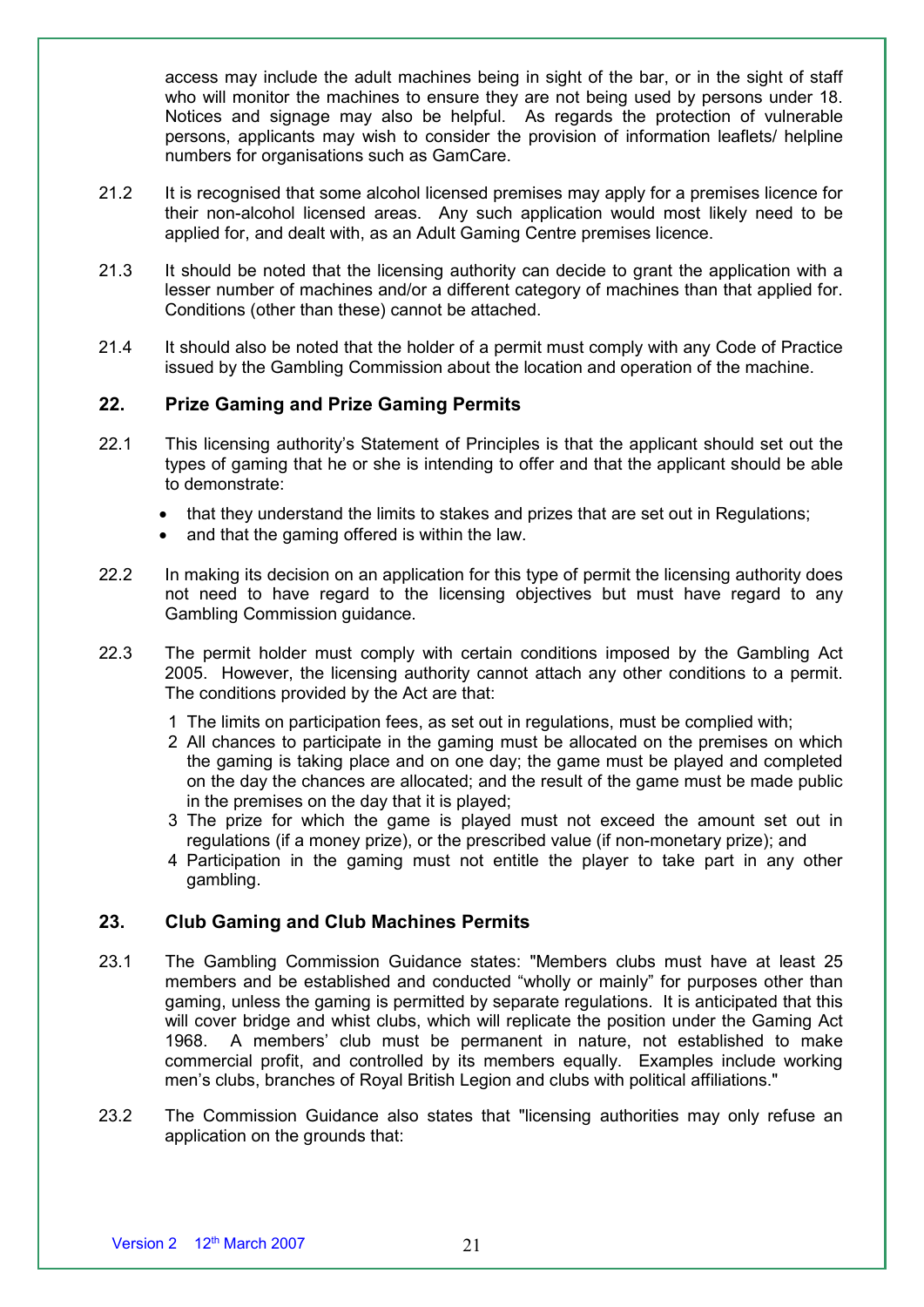- 1 The applicant does not fulfil the requirements for a members' or miners' welfare institute and therefore is not entitled to receive the type of permit for which it has applied;
- 2 The applicant's premises are used wholly or mainly by children and/or young persons;
- 3 An offence under the Act or a breach of a permit has been committed by the applicant while providing gaming facilities;
- 4 A permit held by the applicant has been cancelled in the previous ten years; or
- 5 An objection has been lodged by the Commission or the police.
- 23.3 Premises Certificate under the Licensing Act 2003 (Schedule 12 paragraph 10). The Gambling Commission's Guidance for local authorities states: "Under the fast-track procedure there is no opportunity for objections to be made by the Commission or the police, and the grounds upon which an authority can refuse a permit are reduced". Furthermore, the guidance states: "The grounds on which an application under the process may be refused are: There is also a 'fast-track' procedure available under the Act for premises holding a Club
	- $\mathbf{1}$  schedule 12; 1 That the club is established primarily for gaming, other than gaming prescribed under
	- 2 That in addition to the prescribed gaming, the applicant provides facilities for other gaming; or
	- 3 That a club gaming permit or club machine permit issued to the applicant in the last ten years has been cancelled."
- 23.4 or C machine on the premises and that the holder complies with any relevant provision of a code of practice about the location and operation of gaming machines. There are statutory conditions on club gaming permits that no child may use a category B

## 24. Temporary Use Notices

 $24.1$  Licensing Authority to decide what constitutes a 'set of premises' where Temporary Use Notices are received relating to the same building/site (see Gambling Commission's Guidance for Local Authorities). There are a number of statutory limits as regards Temporary Use Notices. It falls to the

## 25. Occasional Use Notices

 $251$  ensuring that the statutory limit of 8 days in a calendar year is not exceeded. This licensing authority will however consider the definition of a 'track' and whether the applicant is permitted to avail him/herself of the notice. The licensing authority has very little discretion as regards these notices aside from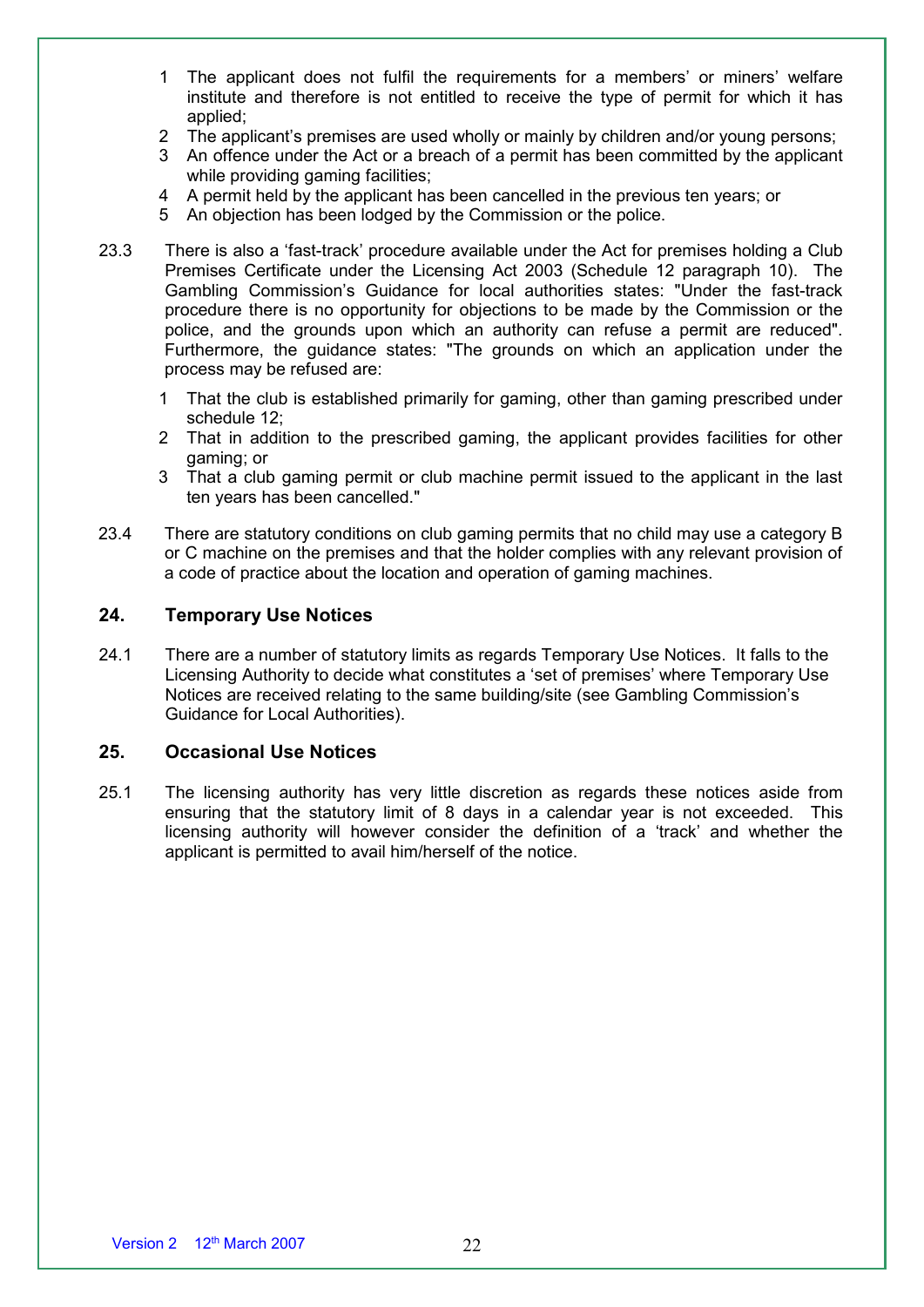## PART D DECISION MAKING, COMPLAINTS & REVIEWS

## 26. Decision Making

## 26.1 Licensing Committee Terms of Reference

 $26.1.1$  terms of reference will be guided by Regulations issued under the Act, which have not yet been published. 26.1.1 The committee's terms of reference will be set out in the Council's Constitution. The

## 26.2 Allocation of Decision Making Responsibilities

 $26.2.1$  Appendix B indicates how the delegation of functions might be allocated. These responsibilities will be set out in the Council's policy. The table shown at

#### $27.$ Complaints against licensed premises

- $271$  relating to the licensing objectives for which it has responsibility. In the first instance, complainants are encouraged to raise the complaint directly with the licence holder or business concerned to seek a local resolution. The Council will investigate complaints against licensed premises in relation to matters
- $272$  premises or a valid application for a licence to be reviewed, the Council may initially arrange a conciliation meeting to address and clarify the issues of concern. 27.2 Where an interested party has made either a valid representation about licensed
- $27.3$  committee consider their valid objections, or for any licence holder to decline to participate in a conciliation meeting. This process will not override the right of any interested party to ask that the licensing
- $27.4$  have due regard to the Environmental Health Enforcement Policy. 27.4 When dealing with a complaint about a licensed premises the Licensing Authority will

#### 28. **Reviews**

- 28.1 Requests for a review of a premises licence can be made by interested parties or responsible authorities. However, it is for the licensing authority to decide whether the review is to be carried out. This decision will be made on the basis of whether the request for the review is relevant to the matters listed below:
	- In accordance with any relevant code of practice issued by the Gambling Commission;
	- **IF In accordance with any relevant guidance issued by the Gambling Commission;**
	- Is reasonably consistent with the licensing objectives; and
	- $\blacksquare$ In accordance with the authority's statement of licensing principles.

Requests for reviews will not be considered by the Licensing Authority where:

- The request is frivolous or vexatious;
- It will not cause the authority to consider altering, revoking or suspending the licence; or
- It is substantially the same as previous representations or requests for review.
- 28.2 The licensing authority can also initiate a review of a licence if it feels it appropriate.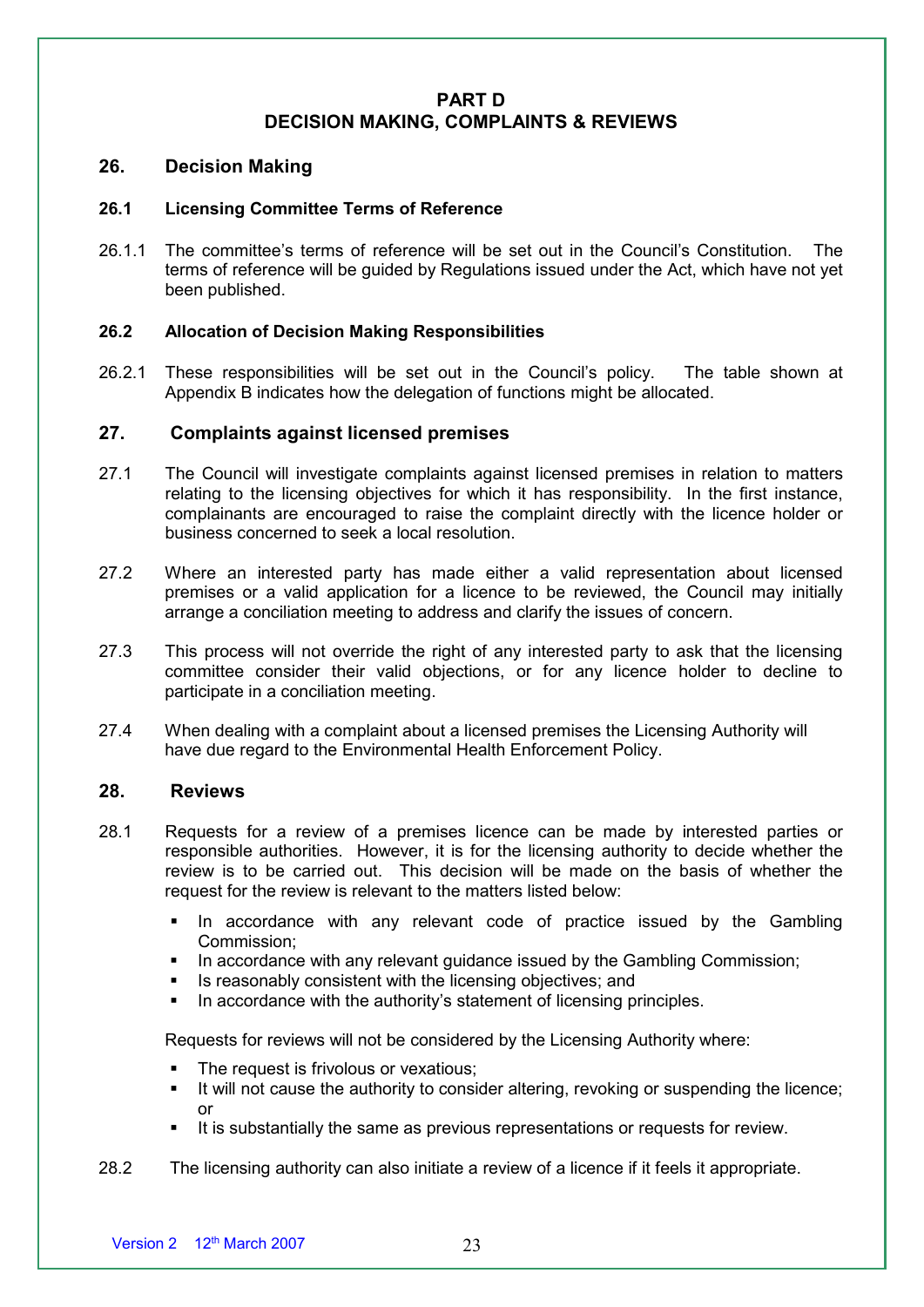## 29. Further information

 $291$ Further information about the Gambling Act 2005, this Statement of Principles or the application process can be obtained from:-

Taunton Deane Borough Council Licensing Unit The Deane House Belvedere Road **Taunton** TA1 1HE

Tel: Fax: 01823 356564 01823 356343

29.2 Information is also available from:-

## Gambling Commission

Victoria Square House Victoria Square Birmingham B2 4BP

Tel: 0121 230 6500 Fax: 0121 233 1096 Email: info@gamblingcommission.gov.uk

## Department of Culture, Media and Sport

2-4 Cockspur Street London SW1Y 5DH

Tel: 020 7211 6200 E-mail: Enquires@culture.gov.uk Website: <www.culture.gov.uk>

Gamcare: <www.gamcare.org.uk>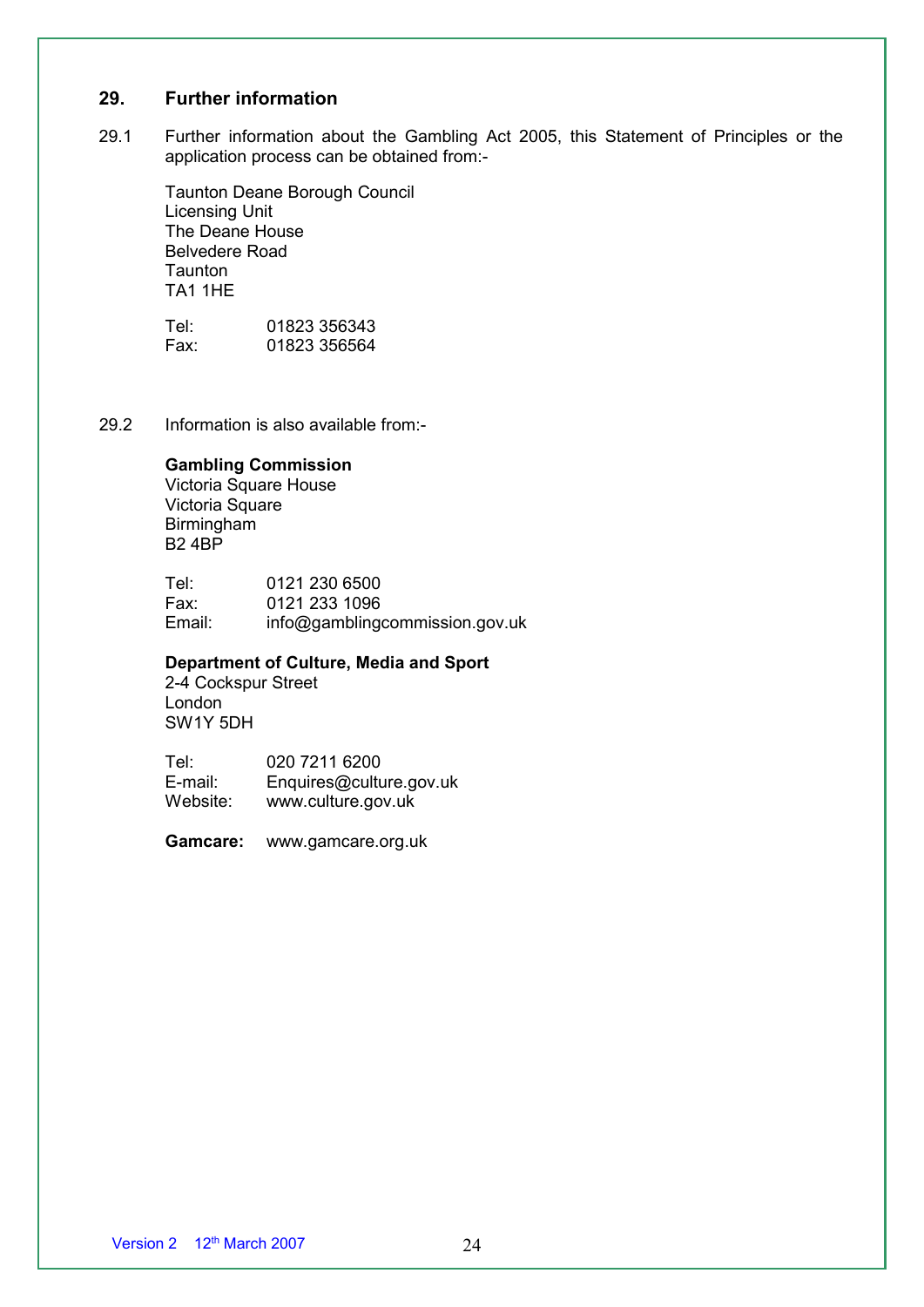## APPENDIX A

## RESPONSIBLE AUTHORITIES DETAILS

| <b>RESPONSIBLE</b><br><b>AUTHORITY</b>                                                     | <b>ADDRESS</b>                                                                                                              | <b>TELEPHONE</b><br><b>NUMBER</b> |
|--------------------------------------------------------------------------------------------|-----------------------------------------------------------------------------------------------------------------------------|-----------------------------------|
| <b>Taunton Deane Borough</b><br>Council (in the capacity of<br><b>Licensing Authority)</b> | Licensing Unit<br>The Deane House<br><b>Belvedere Road</b><br>Taunton<br>TA1 1HE                                            | 01823 356343                      |
| <b>Avon and Somerset</b><br><b>Constabulary</b>                                            | <b>Liquor Licensing Bureau</b><br><b>New Bridewell</b><br><b>Bridewell Street</b><br><b>Bristol</b><br><b>BS1 2QH</b>       | 0117 945 5154                     |
| <b>Somerset Fire and Rescue</b><br><b>Service</b>                                          | <b>Chief Fire Officer</b><br>The Fire Station<br>Lisieux Way<br>Taunton<br>TA1 2LB                                          | 01823 273020                      |
| <b>Taunton Deane Borough</b><br><b>Council Environmental</b><br><b>Protection Team</b>     | The Deane House<br><b>Belvedere Road</b><br>Taunton<br>TA1 1HE                                                              | 01823 356339                      |
| <b>Somerset Local</b><br><b>Safeguarding Children</b><br><b>Board</b>                      | <b>Somerset Local Safeguarding</b><br><b>Children Board</b><br><b>County Hall</b><br>Taunton<br><b>TA1 4DY</b>              | 01823 358098                      |
| <b>Taunton Deane Borough</b><br><b>Council (Planning</b><br>Department)                    | Development Control Manager<br><b>Planning Department</b><br>The Deane House<br><b>Belvedere Road</b><br>Taunton<br>TA1 1HE | 01823 356464                      |
| <b>Gambling Commission</b>                                                                 | Victoria Square House<br>Victoria Square<br>Birmingham<br><b>B2 4BP</b>                                                     | 0121 230 6500                     |
| <b>HM Revenue and Customs</b>                                                              | Michael Paul House<br><b>Corporation Street</b><br>Taunton<br><b>TA1 4BZ</b>                                                | 0845 010 9000                     |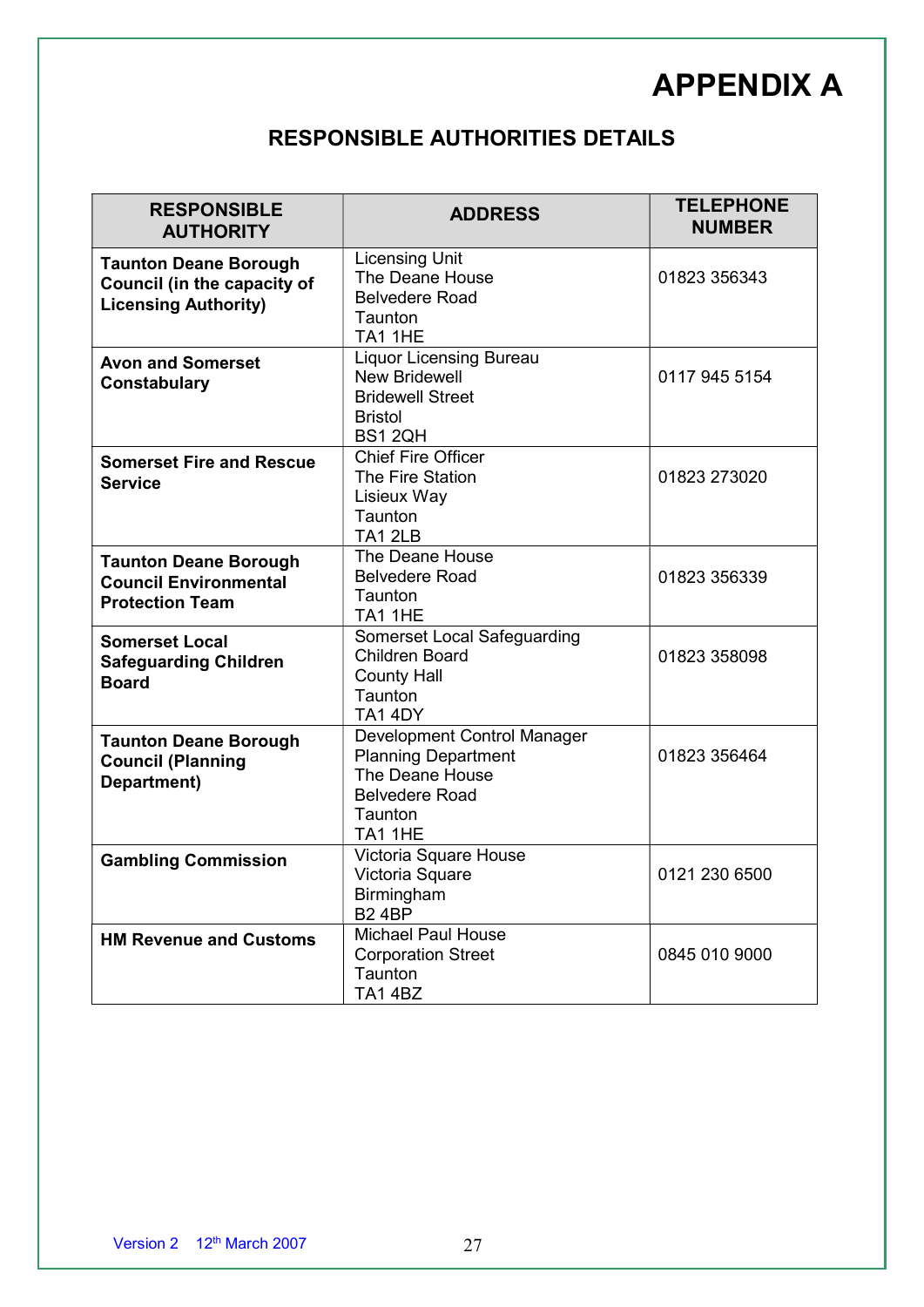# APPENDIX B

## TABLE OF DELEGATIONS OF LICENSING FUNCTIONS TABLE OF DELEGATIONS OF LICENSING FUNCTIONS

| <b>MATTER TO BE DEALT WITH</b>                                    | <b>FULL</b><br><b>COUNCIL</b> | <b>LICENSING COMMITTEE</b><br>OR SUB-COMMITTEE                     | <b>OFFICERS</b>                                                              |
|-------------------------------------------------------------------|-------------------------------|--------------------------------------------------------------------|------------------------------------------------------------------------------|
| Three year licensing policy                                       |                               |                                                                    |                                                                              |
| Policy not to permit casinos                                      |                               |                                                                    |                                                                              |
| Fee Setting - when appropriate                                    |                               |                                                                    | $\blacktriangleright$ (to be approved by<br><b>Executive Councillor)</b>     |
| Application for premises<br>licences                              |                               | Where representations have<br>been received and not<br>withdrawn   | Where no representations<br>received/representations<br>have been withdrawn  |
| Application for a variation to a<br>licence                       |                               | Where representations have<br>been received and not<br>withdrawn   | Where no representations<br>received/ representations<br>have been withdrawn |
| Application for a transfer of a<br>licence                        |                               | Where representations have<br>been received from the<br>Commission | Where no representations<br>received from the<br>Commission                  |
| Application for a provisional<br>statement                        |                               | Where representations have<br>been received and not<br>withdrawn   | Where no representations<br>received/representations<br>have been withdrawn  |
| Review of a premises licence                                      |                               |                                                                    |                                                                              |
| Application for club gaming<br>/club machine permits              |                               | Where representations have<br>been received and not<br>withdrawn   | Where no representations<br>received/representations<br>have been withdrawn  |
| Cancellation of club gaming/<br>club machine permits              |                               |                                                                    |                                                                              |
| Applications for other permits                                    |                               |                                                                    |                                                                              |
| Cancellation of licensed<br>premises gaming machine<br>permits    |                               |                                                                    |                                                                              |
| Consideration of temporary use<br>notice                          |                               |                                                                    |                                                                              |
| Decision to give a counter<br>notice to a temporary use<br>notice |                               |                                                                    |                                                                              |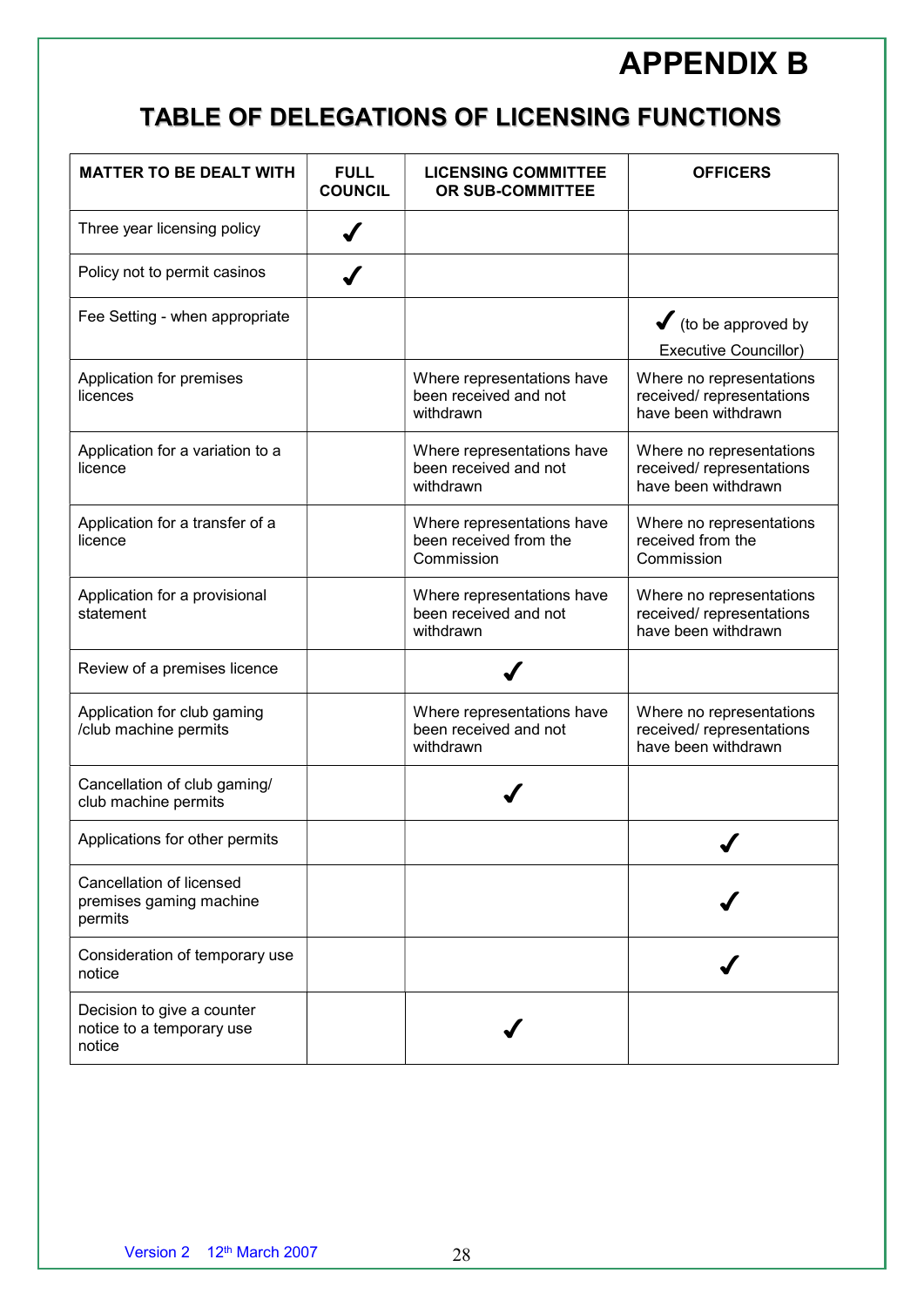# Glossary of Terms

Within this Statement of Policy, the following words and terms are defined as stated:

| Act:                              | The Gambling Act 2005                                                                                                                                                                                                                                                                                                                     |  |  |
|-----------------------------------|-------------------------------------------------------------------------------------------------------------------------------------------------------------------------------------------------------------------------------------------------------------------------------------------------------------------------------------------|--|--|
| <b>Betting Machine</b>            | A machine which has been designed or adapted for use to<br>bet on future real events, such as horse racing, and used<br>as a substitute for placing a bet over the counter.                                                                                                                                                               |  |  |
| Code of Practice:                 | Any relevant code of practice under section 24 of the<br>Gambling Act 2005                                                                                                                                                                                                                                                                |  |  |
| Council:                          | <b>Taunton Deane Borough Council</b>                                                                                                                                                                                                                                                                                                      |  |  |
| Council area:                     | The area of Taunton Deane administered by Taunton<br>Deane Borough Council (Map appended at Appendix D)                                                                                                                                                                                                                                   |  |  |
| <b>DCMS</b>                       | Department of Culture, Media and Sport                                                                                                                                                                                                                                                                                                    |  |  |
| <b>Default Condition:</b>         | A specified condition provided by regulations to be<br>attached to a licence, unless excluded by Taunton Deane<br><b>Borough Council</b>                                                                                                                                                                                                  |  |  |
| <b>Gaming Machine</b><br>Guidance | <b>Maximum Prize</b><br><b>Maximum Stake</b><br>Category<br>Unlimited<br>Unlimited<br>A<br>£2<br><b>B1</b><br>£4,000<br>£100<br><b>B2</b><br>£500<br>£500<br>B <sub>3</sub><br>£1<br>£1<br>£250<br><b>B4</b><br>£25<br>C<br>50p<br>D<br>10 <sub>p</sub><br>£5 cash<br>or £8<br>30p when<br>non-monetary<br>non-monetary<br>prize<br>prize |  |  |
|                                   | Guidance issued to Licensing Authorities by the Gambling<br>Commission (April 2006) as required by section 25 of the<br>Gambling Act 2005.                                                                                                                                                                                                |  |  |
| <b>LACORS</b>                     | Local Authorities Co-ordinators of Regulatory Services                                                                                                                                                                                                                                                                                    |  |  |
| <b>Licensing Authority</b>        | <b>Taunton Deane Borough Council</b>                                                                                                                                                                                                                                                                                                      |  |  |
| <b>Mandatory Condition:</b>       | A specified condition provided by regulations to be<br>attached to a licence                                                                                                                                                                                                                                                              |  |  |
| Notifications:                    | Notification of temporary and occasional use notices                                                                                                                                                                                                                                                                                      |  |  |
| Premises:                         | Any place, including a vehicle, vessel or moveable<br>structure                                                                                                                                                                                                                                                                           |  |  |
| Regulations:                      | Regulations made under the Gambling Act 2005                                                                                                                                                                                                                                                                                              |  |  |